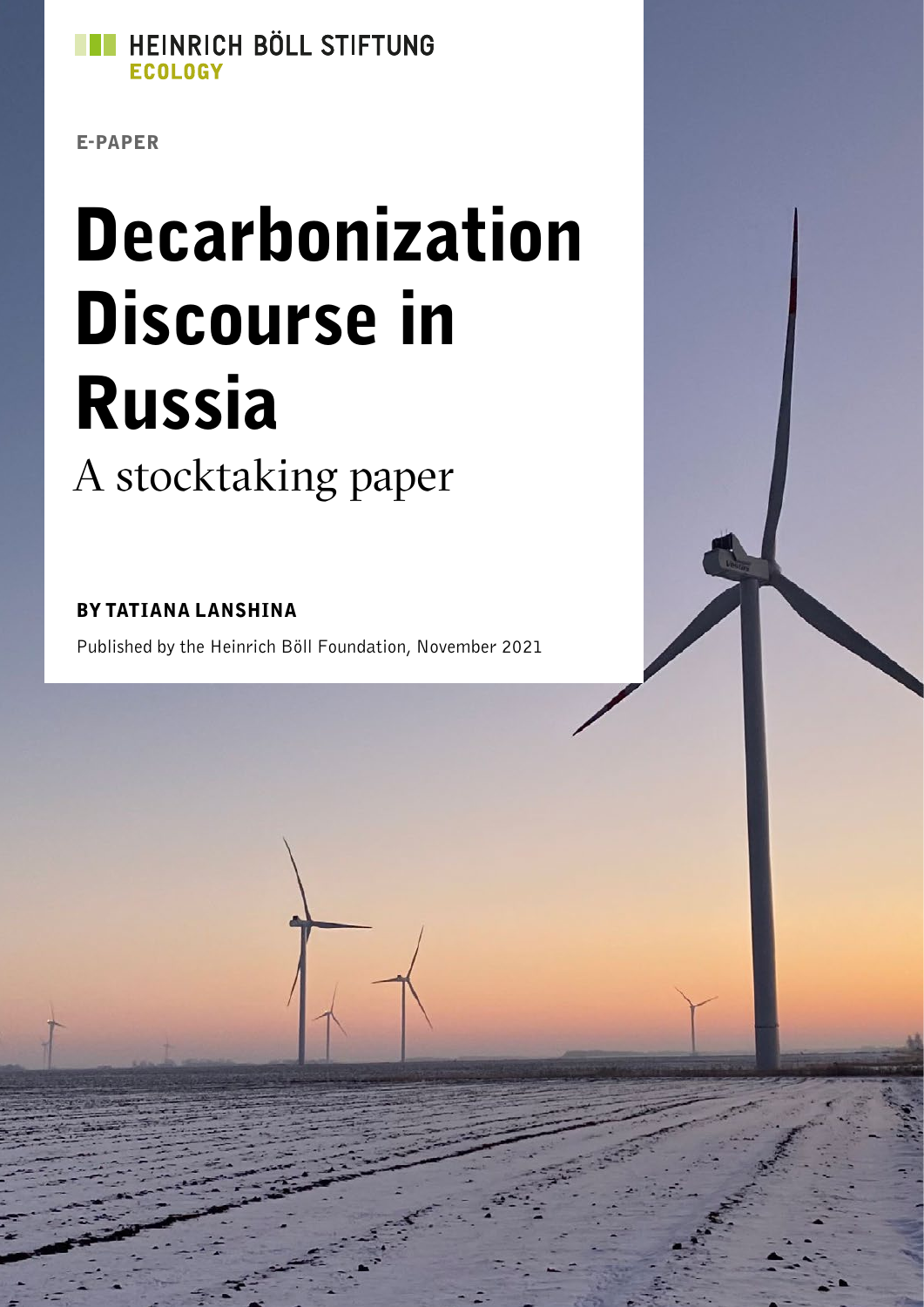# Decarbonization Discourse in Russia

By Tatiana Lanshina

#### **Contents**

| Executive summary                  | $\overline{\mathbf{3}}$ |
|------------------------------------|-------------------------|
| Ambivalent ambition                | 5                       |
| Nuclear energy is considered green | 8                       |
| Change is coming, slowly           | 9                       |
| What's in it for Russia?           | 11                      |
| No end to coal in sight            | 13                      |
| No pressure to decarbonize         | 15                      |
| Civil society is locked out        | 16                      |
| References                         | 18                      |
| The Author                         | 22                      |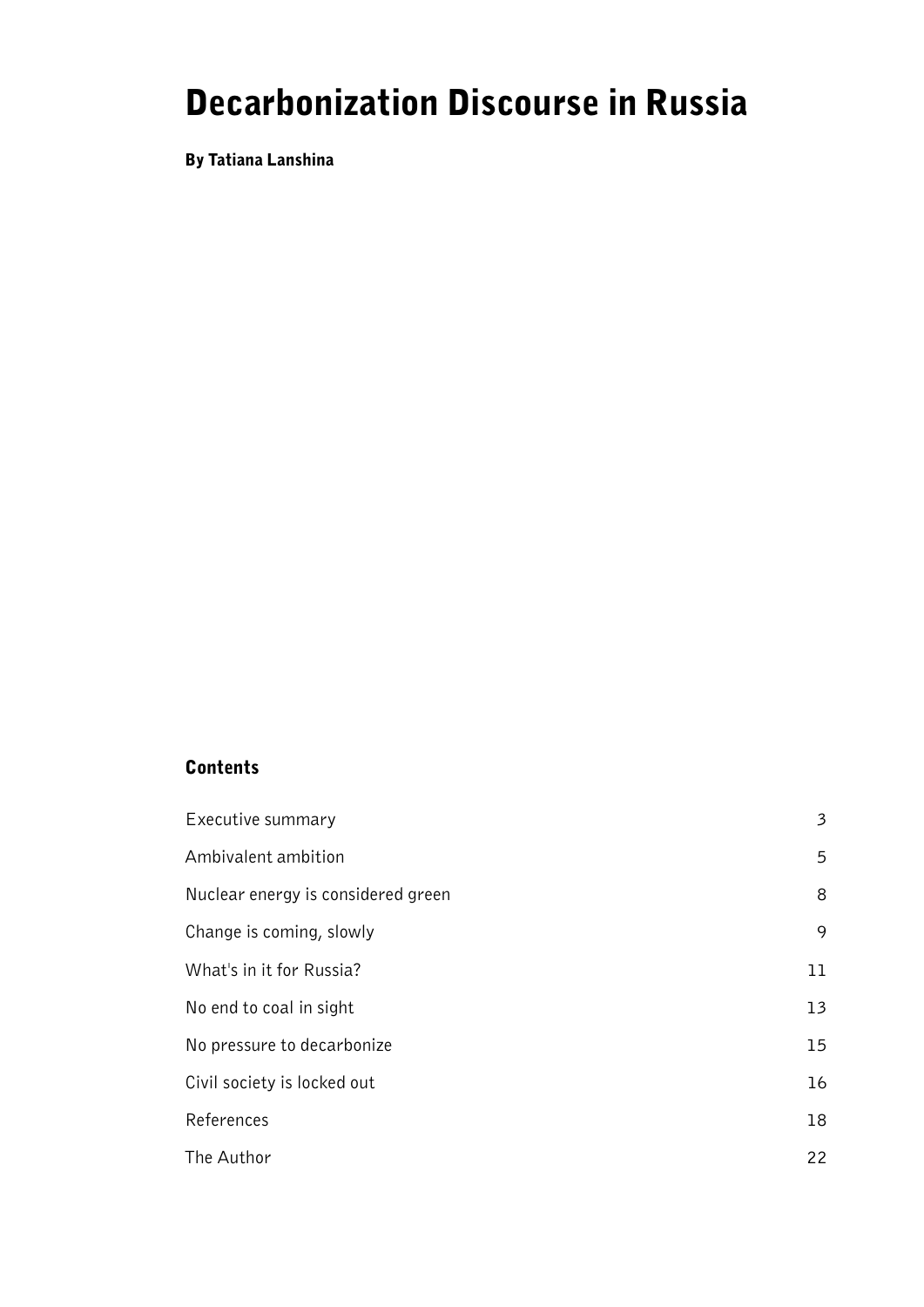## <span id="page-2-0"></span>Executive summary

Until 2021, Russia had not taken decarbonization and energy transition seriously, though it had considered them an emerging global trend and risk for the national economy. Renewable energy was viewed as unreliable and uncompetitive, which was true decades ago but not in 2010s, and especially not in 2020s. In 2021, after numerous pledges of the largest economies to become carbon neutral by mid century, and after it became clear that the EU carbon adjustment mechanism will inevitably affect many Russian industries, Russia started to increase its ambitions and change its decarbonization discourse. In October 2021, even a national carbon neutrality goal by 2060 was announced.

However, deep decarbonization of the Russian economy through the introduction of renewable energy sources remains doubtful. Russia will develop climate targets and adopt low-carbon strategic documents in the coming years, but these plans will rely on traditional technologies such as nuclear power and large hydroelectric power plants, as well as the absorptive capacity of forests. Natural gas will be promoted as a clean fossil fuel. Companies will strive to extract and export as much fossil fuel as possible before the demand fades. Some companies might split their business into low-carbon «clean» activities for European and North American markets, on the one side, and «dirty» for markets that do not demand ambitious environmental and social standards, on the other. Russian companies will be pressed by their foreign investors and clients to switch to renewable energy. However renewable energy is not expected to become significantly more attractive to the government in the near future. To decrease its losses from the Carbon Border Adjustment Mechanism (CBAM) and to keep the payments of its exporters within the country, Russia might introduce a national system of carbon taxation. Revenues from the carbon tax might be invested in the Russian renewable energy and other green sectors.

Most Russian regions are thus far not active in the decarbonization discourse. A few, though, are pioneers in renewable energy, such as the Ulyanovsk oblast, or in setting carbon neutrality goals, such as the Sakhalin oblast. Russia is beginning to address the issue of the economic diversification of coal mining regions, take the Kuzbass and Komi Republic for example, but thus far the proposed transformation paths are not sustainable and do not imply a reduction in coal production. Most experts and analysts from research institutions are quite skeptical about decarbonization and energy transition. They devote an insufficient number of papers and articles to these problems, although these topics have recently begun to attract more attention in Russian universities and think tanks. Civil society has faced increased pressure from the state in Russia, which deprives it of the opportunity to assist the government in decarbonization and energy transition. However, despite all difficulties, Russian civil society is trying to contribute to Russia's decarbonization and to conduct an open dialogue with the state.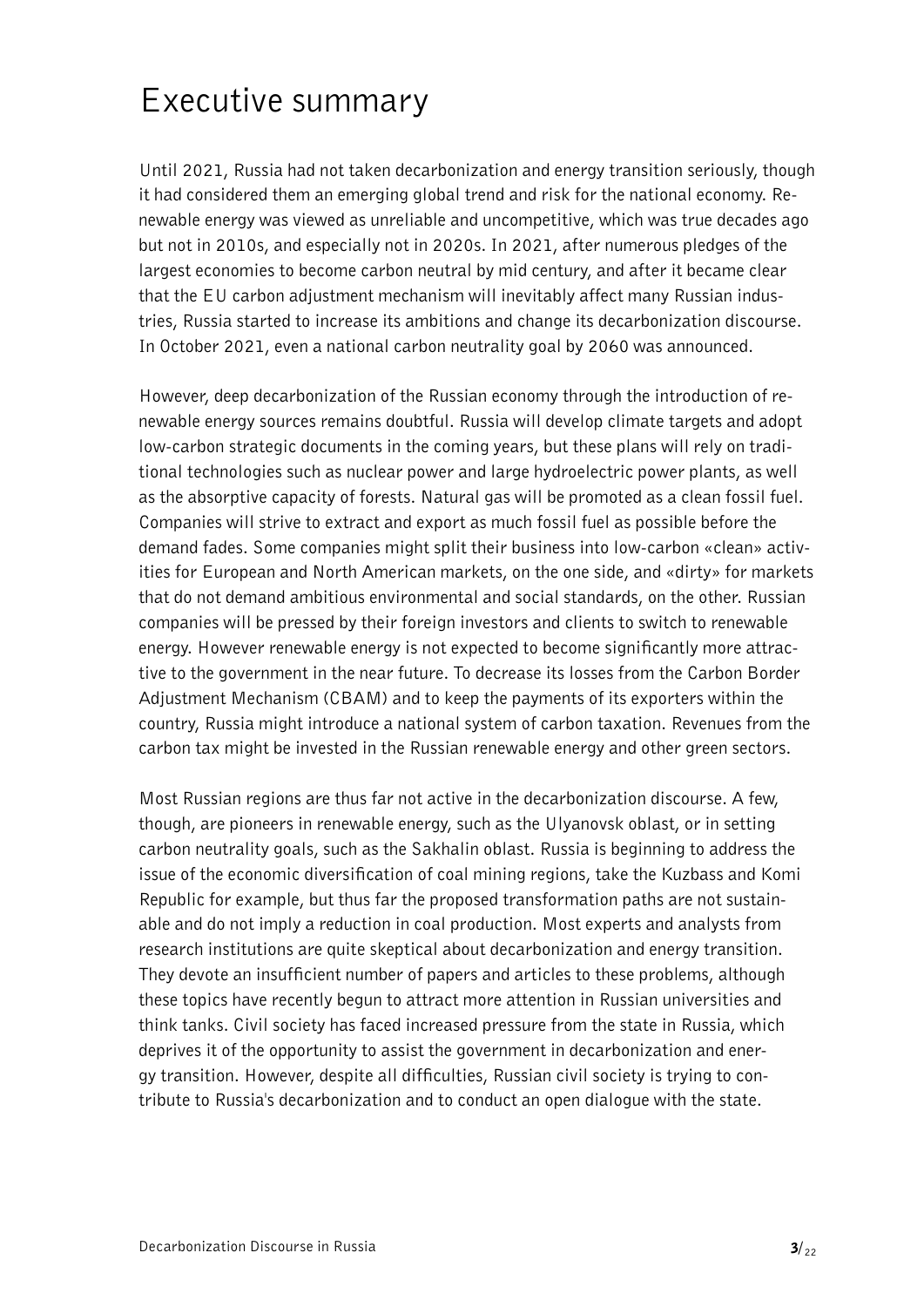Certain decarbonization issues, like coal, nuclear phase-out, green hydrogen, and just energy transition, have thus far received very little attention in Russia. They can be considered as promising areas for further development of Russian decarbonization and the energy-transition discourse.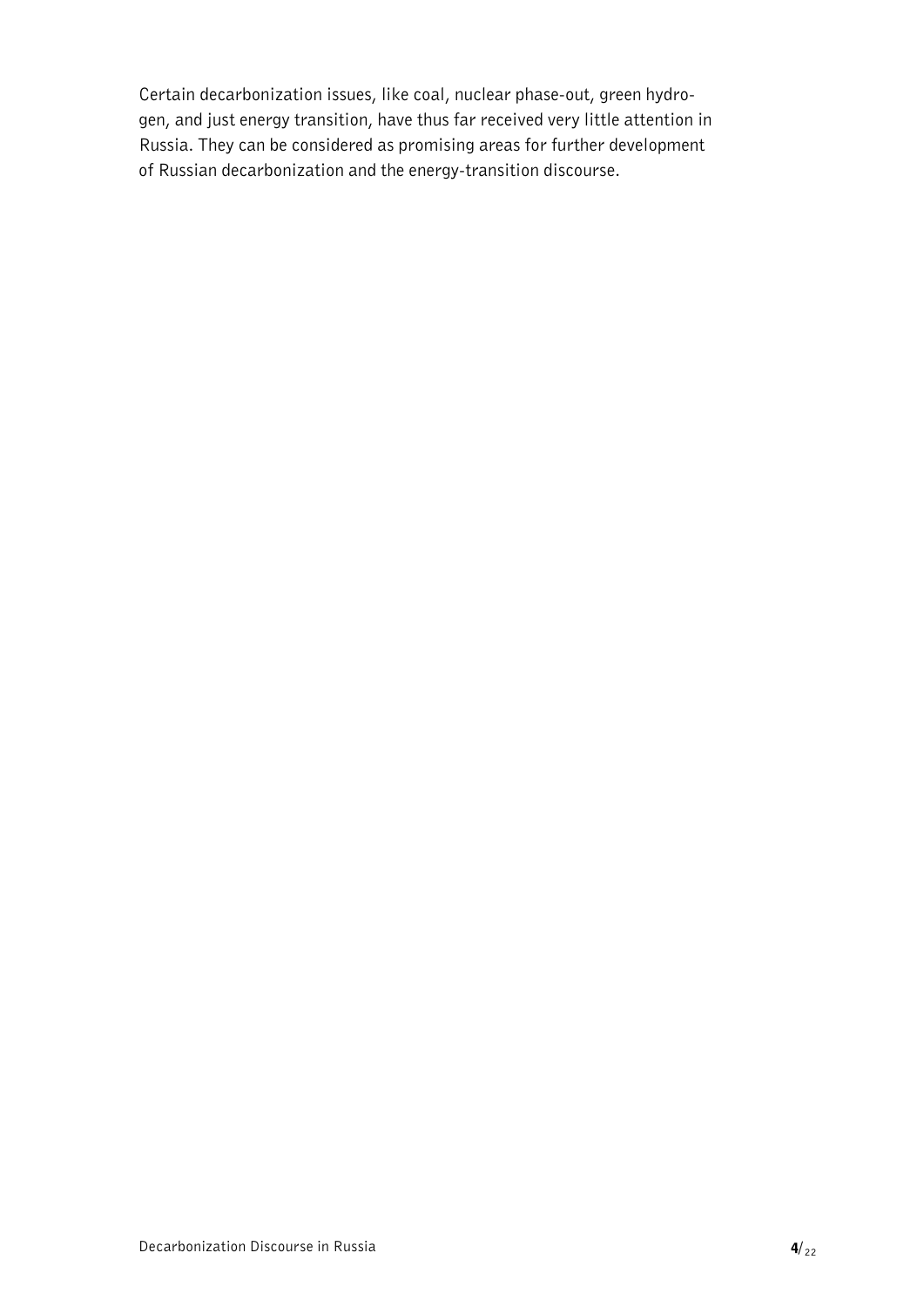# <span id="page-4-0"></span>Ambivalent ambition

Most major economies have pledged to become carbon neutral by the middle of the century: Germany (2045), UK (2050), EU (2050), US (2050), Japan (2050), and China (2060). Russia, however, regarded decarbonization as a threat to its economic model. It has hesitated to set a carbon neutrality goal before it became known in October 2021 that it might announce a net-zero emissions target by 2060 at the COP26 summit in Glasgow**[\[1\]](#page-17-0)** – which indeed happened. This target is now in the recently prepared new draft of the Russian low-carbon strategy 2050. The intensive scenario envisions the reduction of greenhouse gas emissions by 79% by 2050 and by 100% by 2060, for the first time associating the low-carbon transformation of the Russian economy with economic growth.**[\[2\]](#page-17-0)** Thus at the moment, the Russian decarbonization discourse is uncertain, which means that it can unfold further in different ways. But considering that major Russian economic partners are set to undergo a dramatic low-carbon transformation, it is clear that Russia will have to react and make some changes too.

Russia ratified the Paris Agreement in 2019 and submitted its 2030 Nationally Determined Contributions (NDC) to the United Nations Framework Convention on Climate Change (UNFCCC) in 2020.**[\[3\]](#page-17-0)** However, Russia has not yet implemented a national strategy to reduce CO2 emissions, and its first NDC in fact allows it to increase emissions from the current slightly over 50% of the 1990 level to 70% of the 1990 level by 2030. In the NDC, this increase is presented as a decline – the document envisions «the reduction of CO2 emissions by 2030 to 70% of the 1990 level taking into account the maximum possible absorbing capacity of forests and other ecosystems and subject to stable and balanced socio-economic development of the Russian Federation.» The low level of decarbonization ambitions and their duality are not surprising given the structure of the Russian economy and its path dependence. Russia possesses rich fossil fuel resources and is one of the largest natural gas  $(\#1)$ , oil  $(\#2$  after Saudi Arabia) and coal (#3 after Indonesia and Australia) exporter with oil and natural gas sector providing for 15% of GDP**[\[4\]](#page-17-0)** and 30% of the federal budget revenues**[\[5\]](#page-17-0)** in 2020.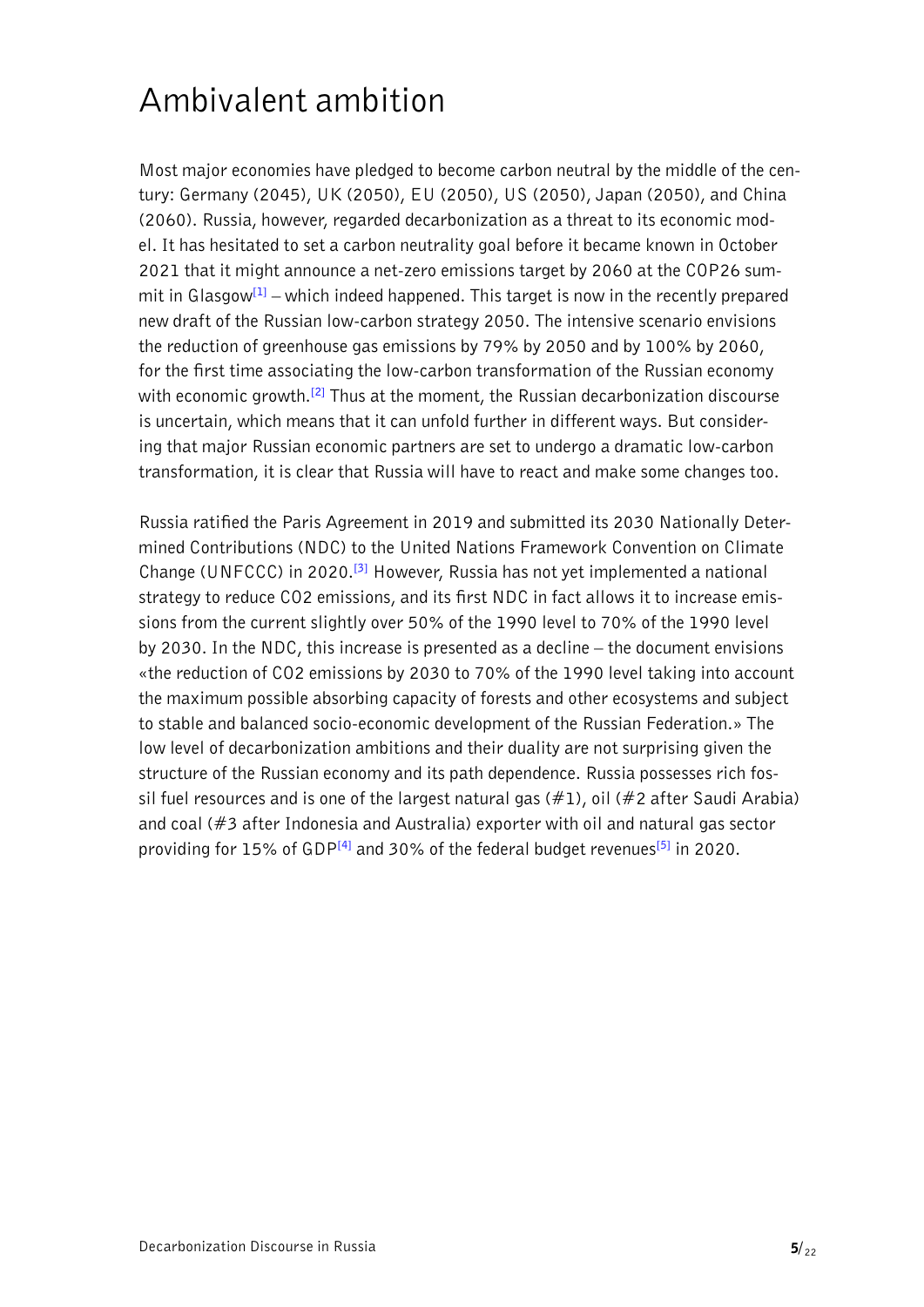#### Russian primary energy consumption in TWh by source

Primary energy consumption is measured in terawatt-hours (TWh). Here an inefficiency factor (the substitution method) has been applied for fossil fuels, meaning the shares by each energy source give a better approximation of final energy consumption.



#### Russian electricity production in TWh by source

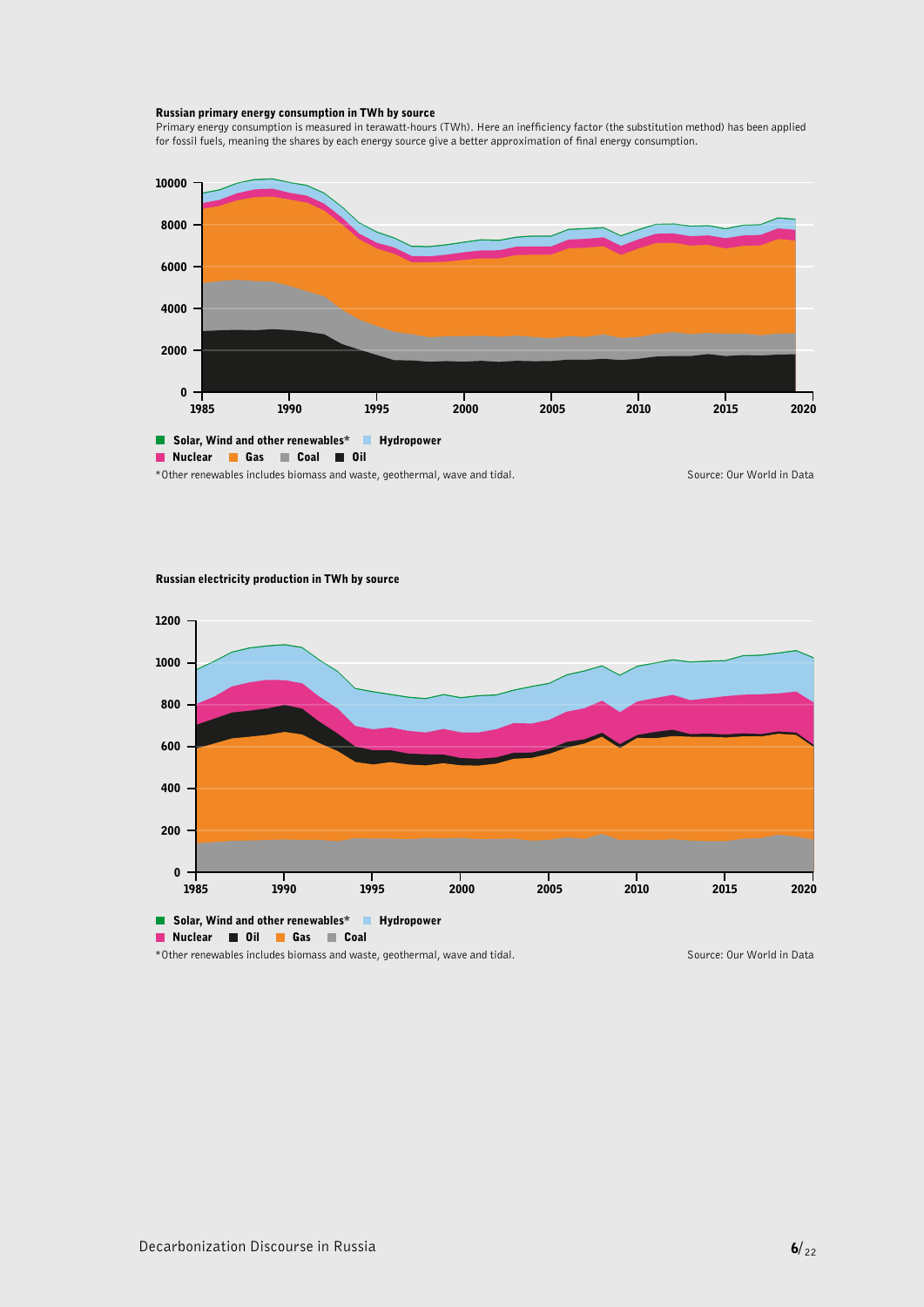



#### Russian total exports 2019 by product groups

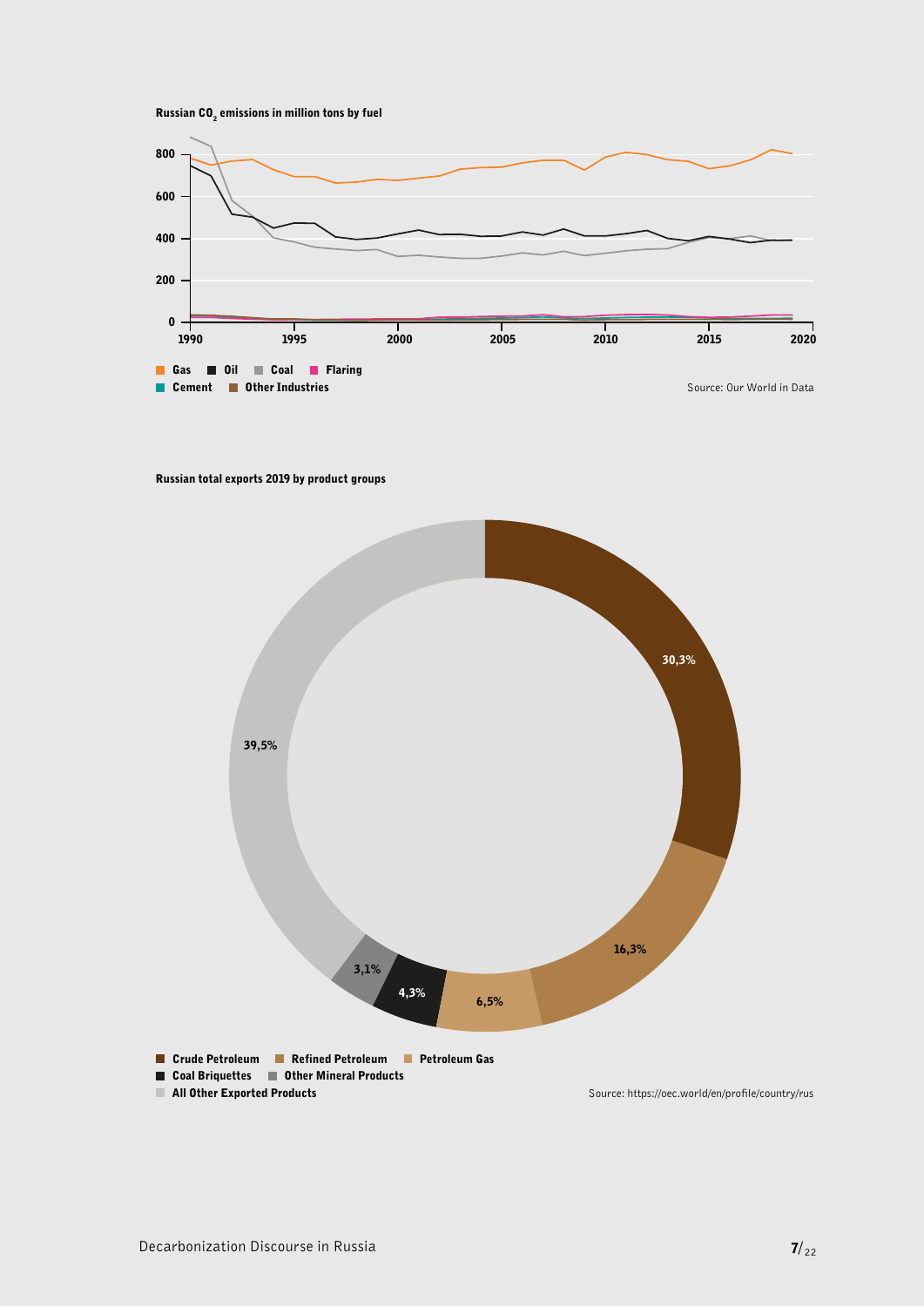## <span id="page-7-0"></span>Nuclear energy is considered green

In Russia, it is customary to emphasize the environmental advantages of energy sources that are traditional for Russia, such as nuclear energy, large hydroelectric power plants, and natural gas, which together account for most of the electric power generation in the country. According to the Russian minister of economic development, Maksim Reshetnikov, «we need to agree at the international level on basic principles: if we are really for low-carbon development, then nuclear energy should be recognized as green, and there is no room for discussion.»**[\[6\]](#page-17-0)** According to Pavel Snikkars, Deputy Minister of Energy of the Russian Federation, «one of the important areas of work is the international recognition of the environmental friendliness of nuclear power plants and large hydroelectric power plants.»**[\[7\]](#page-17-0)** According to Andrey Maximov, director of the Electricity Development Department of the Ministry of Energy, «in 2020, completely carbon-free power generation sources generated 40.8% of the Russian electric power, including hydroelectric power plants (20.2%), nuclear power plants (20.6%), and renewable energy sources not counting hydropower plants (0.32%).»**[\[8\]](#page-17-0)** Most hydropower and nuclear power plants were built in the Soviet era. And thus far Russia has made only a minor effort to build new renewable power capacities, except for large hydropower plants.

The official position on energy sector decarbonization is that Russia's energy sector is already clean and there is no urgent need to make it even cleaner. In June 2021, at the St. Petersburg International Economic Forum (SPIEF'21), the Minister of Energy of the Russian Federation Nikolay Shulginov said: «We believe that the energy balance of Russia is one of the best. Both the reduction of CO2 volumes and the movement towards climate neutrality are envisaged. The energy balance in terms of electricity production provides for about 20% of nuclear power, about 20% of hydropower, about 40 to 42% of power generated from natural gas and 0.3 to 0.5% of solar PV and wind power.»**[\[9\]](#page-17-0)** According to the estimate of VTB Capital cited in a recent Skolkovo research, in 2019 CO2 emissions of the Russian electric power sector averaged at 422 g CO2e/kWh. In the EU, the value of this indicator was 255 g CO2e/kWh and it is expected to decrease to 75 g CO2e/kWh by 2030.**[\[10\]](#page-17-0)**

Renewable energy sources other than large hydroelectric power plants are usually viewed with distrust. Just two years ago, at the II Global Manufacturing and Industrialisation Summit in Yekaterinburg, Russian President Vladimir Putin said: «Will people be comfortable living on a planet lined with a palisade of wind turbines and covered with several layers of solar panels? (...) Everyone knows that wind generation is good, but do they really remember birds in this case? How many birds are killed by wind turbines? They [wind turbines] shake so badly that worms come out of the ground.» The president also called the nuclear phase-out in favor of alternative sources of energy an attempt to «put on skins and move into caves.»**[\[11\]](#page-17-0)**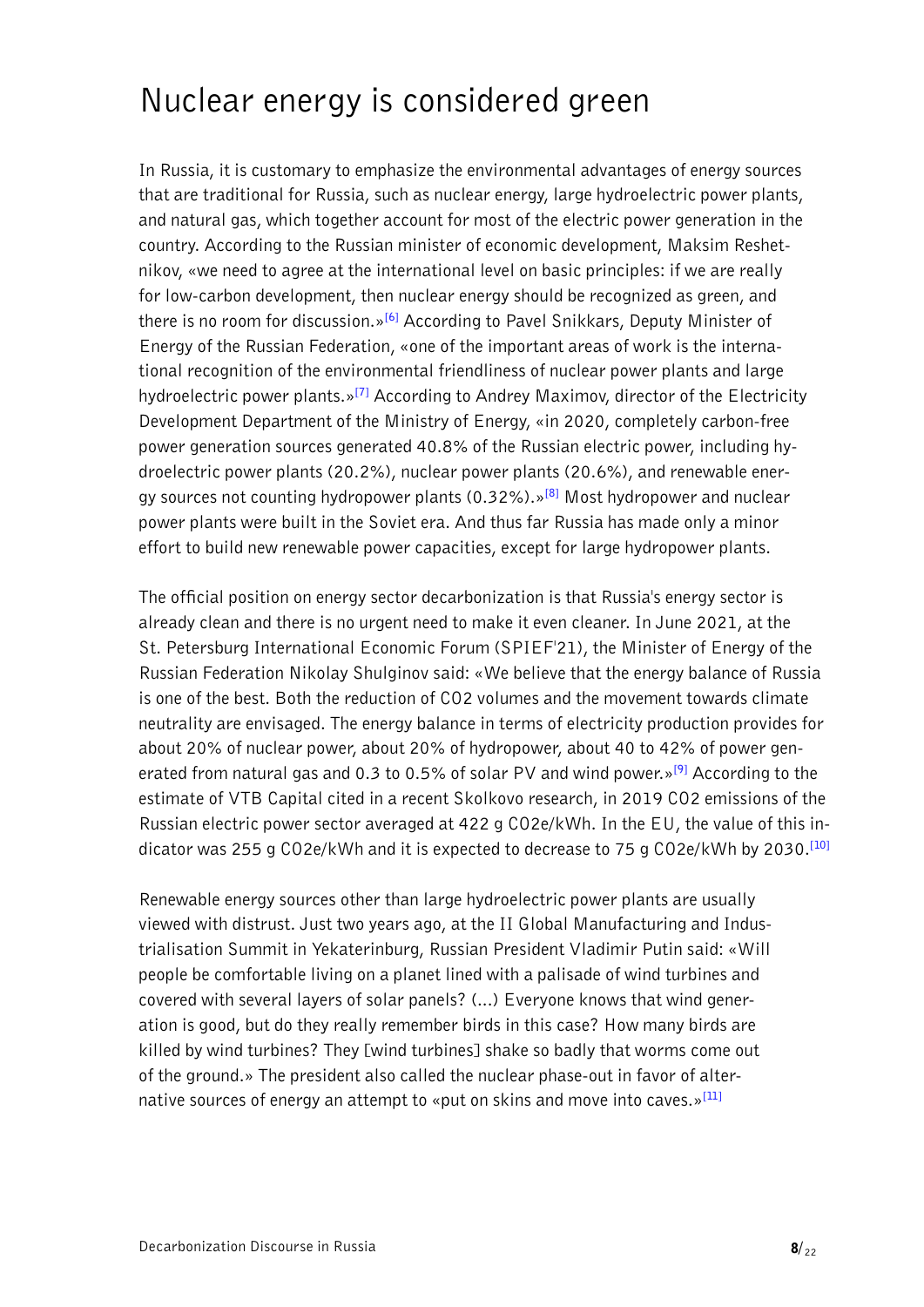## <span id="page-8-0"></span>Change is coming, slowly

However, the official rhetoric concerning renewable energy and decarbonization is starting to change. On 21 April 2021, during his state-of-the-nation speech Putin said that «over the next 30 years, accumulated net greenhouse gas emissions in Russia must be lower than in the EU.»**[\[12\]](#page-17-0)** In August 2021, Putin linked the scale of fires and floods in Russia to climate change and noted that in the past 44 years, the average annual air temperature in Russia has grown 2.8 times faster than globally.**[\[13\]](#page-17-0)** According to Vladimir Putin's Russian energy week speech of 13th October 2021, «In practice, Russia will seek carbon neutrality for its economy. And we set a specific benchmark here - no later than 2060»**[\[14\]](#page-17-0)**. In June 2021, the Russian Deputy Prime Minister Alexander Novak said that by 2040 Russia should increase the share of renewable energy tenfold: from currently 1% to 10% (not counting large hydropower plants), substituting for coal generation that will decrease from the current 15% to 7%.**[\[15\]](#page-17-0)** In September 2021, the Russian Deputy Prime Minister Alexander Novak promised that by 2035 Russia will increase the share of low-carbon energy sources to 90%. but apparently including natural gas, and the share of carbon-free energy sources (nuclear power and renewable energy including large hydropower plants) – to 45%.**[\[16\]](#page-17-0)** In September 2021, Russian Prime Minister Mikhail Mishustin said: «The global economy is focused on a gradual transition to low-carbon energy. And this is already a new reality. We need to prepare for a phased reduction in the use of traditional fuels – oil, gas, coal. Improve energy efficiency. Develop alternative energy. Build appropriate infrastructure.»**[\[17\]](#page-18-0)**

The existence of energy transition processes elsewhere in the world has been recognized in Russia for many years, but until 2021 this was considered an issue of the distant future. In 2021, political circles in Russia realized that energy transition is already happening, and in the near future its speed will be much faster than previously expected. For example, in August 2020 the Russian Minister of Economic Development Maksim Reshetnikov said that by 2030, the EU envisages a reduction in coal consumption by more than 70% from the 2015 level, and the European market accounts for 21% of coal production in Russia and 41% of Russian exports. According to Reshetnikov, the loss of the western coal market is a serious challenge for Kuzbass region.**[\[18\]](#page-18-0)** Much of this awareness was due to the development of the European Green Deal and the prospect of introducing a cross-border carbon tax in the EU.

In August 2021, it became known that the Russian government is setting up working groups to study the risks and opportunities for the Russian economy in connection with the global energy transition. The general coordination of these working groups will be carried out by the First Deputy Chairman of the Government, Andrei Belousov.**[\[19\]](#page-18-0)** In addition, the government is developing approaches to adapting economic sectors to the global energy transition. In the summer of 2021, closed meetings of deputy prime ministers to discuss the preliminary results of an analysis of risks and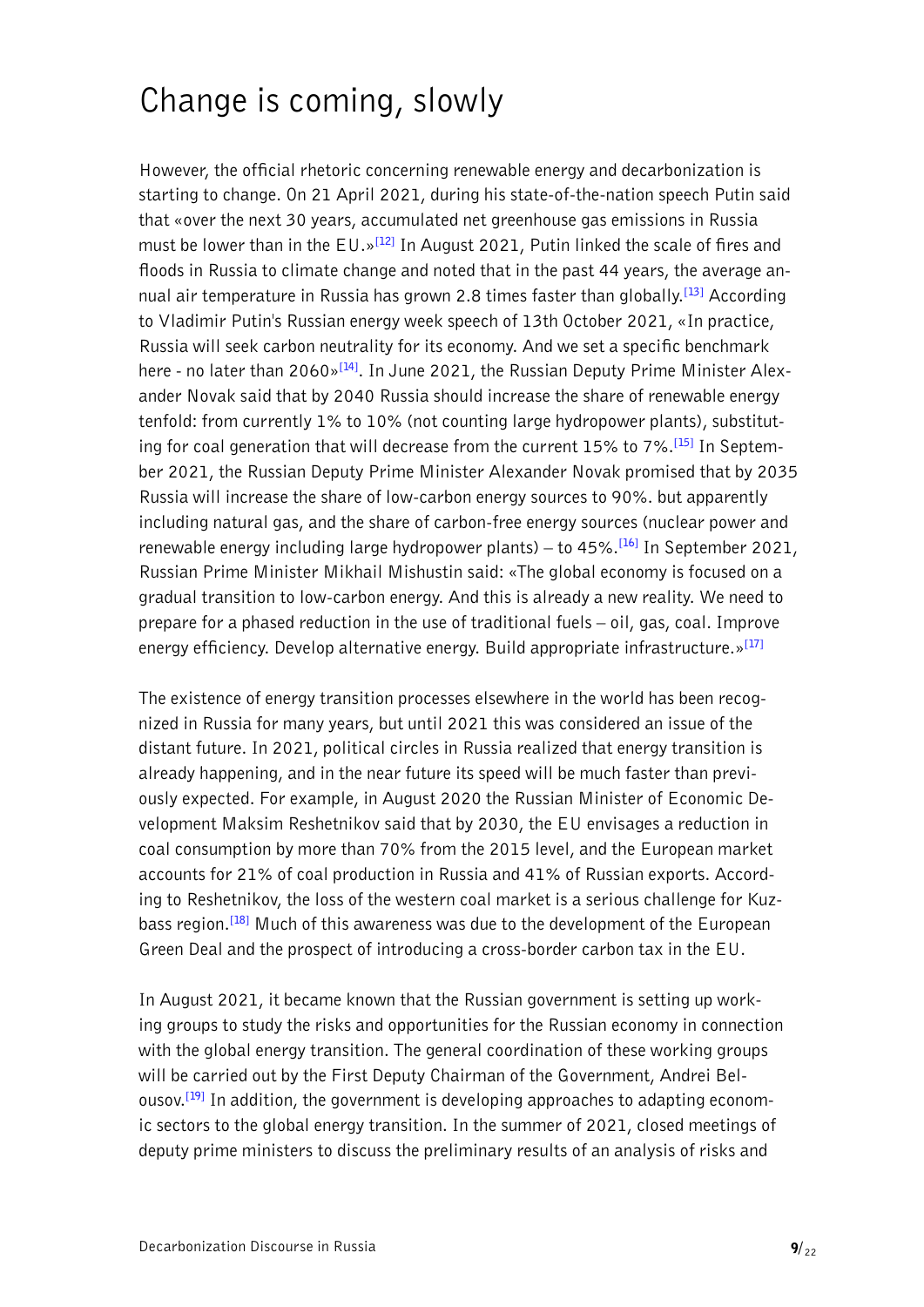<span id="page-9-0"></span>opportunities for Russia.**[\[20\]](#page-18-0)** In August 2021, at a meeting of the Eurasian Intergovernmental Council, Russia's ministry of economic development initiated the creation of a high-level working group to converge the approaches of Eurasian Economic Union, an economic union of post-Soviet states located in Eastern Europe, Western Asia, and Central Asia, member states within the framework of the climate agenda.**[\[21\]](#page-18-0)**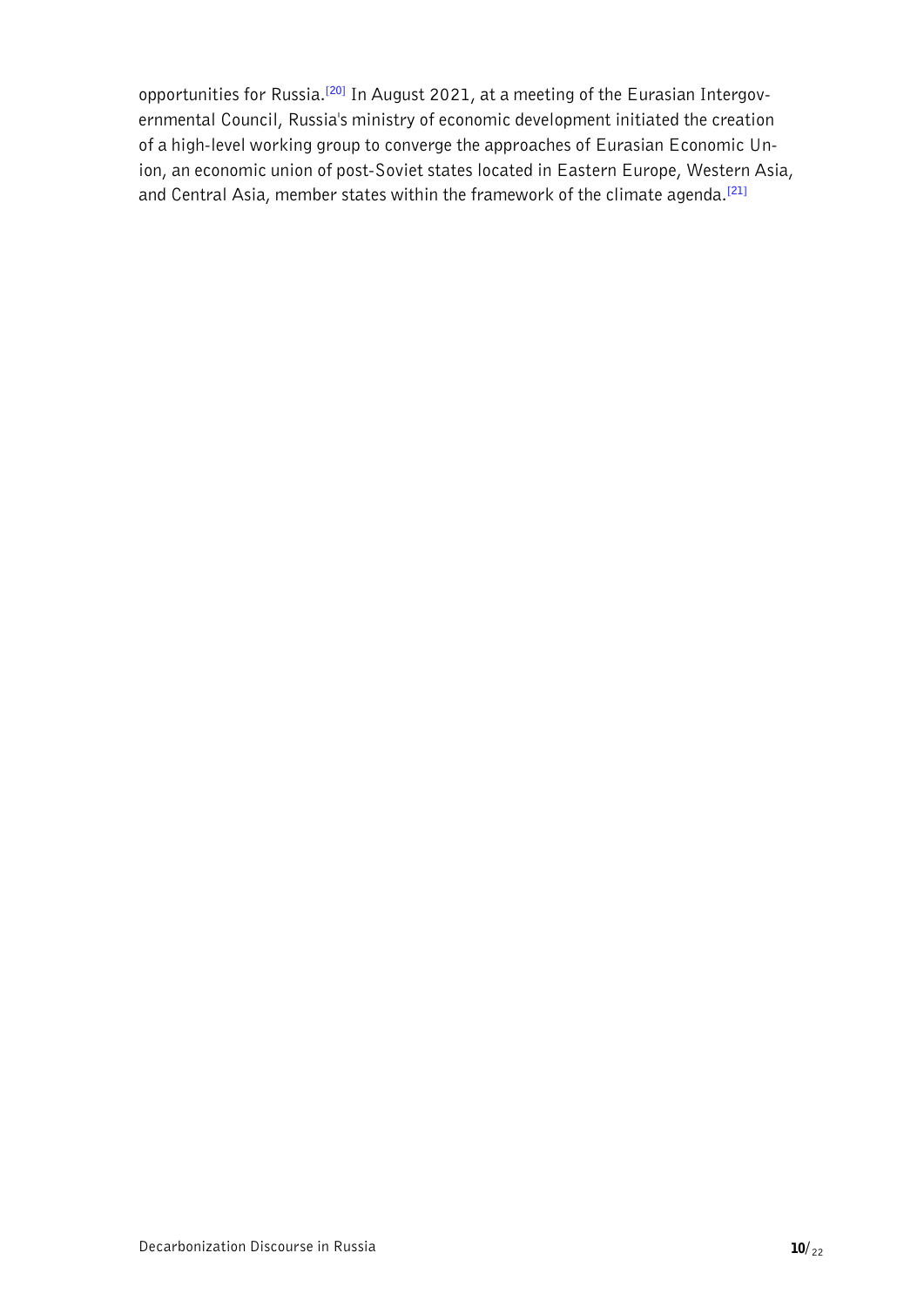# <span id="page-10-0"></span>What's in it for Russia?

Russia is interested in cooperation with other countries in the field of energy transition technologies. In particular, Russia expressed its interest in cooperation with Germany on hydrogen energy.**[\[22\]](#page-18-0)** There are also plans to collaborate with France to export Russian hydrogen produced using nuclear power to Europe.**[\[23\]](#page-18-0)**

The first specific feature of the Russian climate policy is that Russia will seek to use its Soviet low-carbon heritage, namely nuclear power plants and large hydroelectric power plants, as well as its rich forest resources. For example, Maxim Reshetnikov identifies the following principles for CO2 reduction. First, it is necessary to maintain technological neutrality: if an energy technology that does not emit CO2 is a low-carbon technology, then nuclear and hydropower plants should also be regarded as low-carbon. Second, carbon neutrality should be achieved not only through emissions reduction, but also through emissions absorption: through efficient forest management, absorbing capacity of other ecosystems, CO2 capture and injection into the ground. At the same time, the Russian LNG development strategy 2035, adopted in March 2021, fits well into the green agenda, as well as plans for the development of hydrogen technologies.**[\[24\]](#page-18-0)** Andrey Belousov said that apart from accelerating the technological modernization of sectors of the Russian economy and encouraging companies to reduce emissions, the Russian government will also work to achieve international recognition of measures based on the technological and natural advantages of Russia, including the absorptive capacity of forests.**[\[25\]](#page-18-0)**

The second specific feature of the Russian involvement is that it will try to use its hydrocarbon resources to the maximum before the global demand fades. In particular, Russian Deputy Prime Minister Alexander Novak believes that in the next two decades Russia will need to think about a faster monetization of its hydrocarbon reserves given the energy transition.**[\[26\]](#page-18-0)**

At the regional level, carbon neutrality has already piqued interest, too. Sakhalin Oblast is the first region in the country that has set the goal to achieve carbon neutrality in 2025. The region will create an inventory of greenhouse gas emissions and removals, introduce quotas for emissions of the largest emitters, and a system of trading in greenhouse gas emission quotas. In August 2021, it became known that the Kaliningrad region could set a goal of achieving carbon neutrality by 2030. The Nizhny Novgorod region has also announced its readiness to start the experiment.**[\[27\]\[28\]](#page-18-0)** In September 2021, at the Eastern Economic Forum, Putin suggested considering expanding the Sakhalin experiment on regulating greenhouse gas emissions to other regions.**[\[29\]](#page-18-0)**

One of the first Russian regions that showed interest in renewable energy was the Ulyanovsk region. When Russia adopted its system of state support for renewable energy in 2013, the government and companies of this region recognized opportunities for developing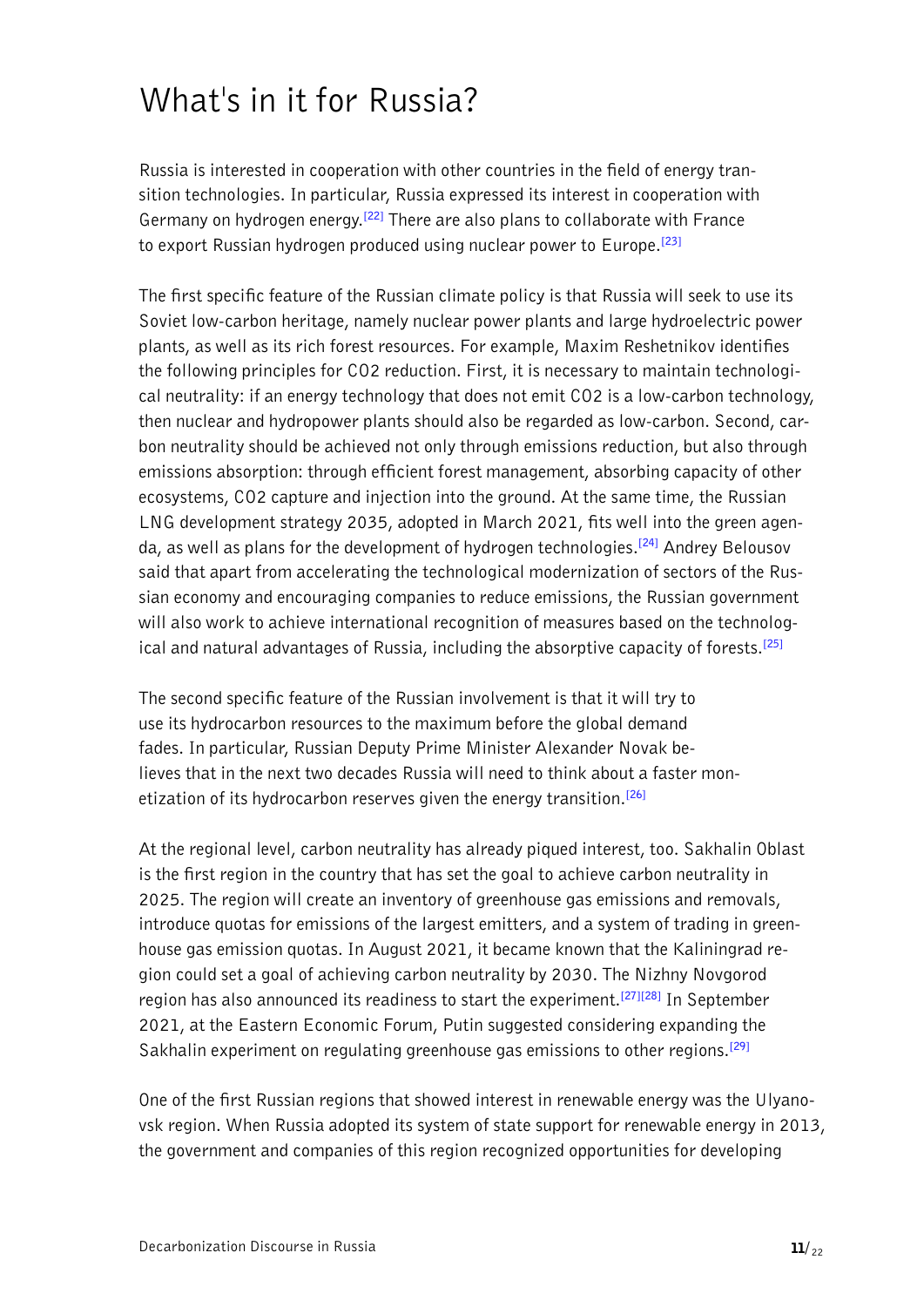<span id="page-11-0"></span>their own industrial base and creating new jobs in the wind energy sector. This supports the construction of renewable energy power plants, as well as auctions for new capacities (first stage of the program, to 2024) and then capacity payments (second stage, 2025— 2035). The system is financed through the capacity payments of large power consumers that buy electricity and capacity on the wholesale market (i.e. not from the budget). In 2018, RUSNANO and Vestas started the production of Vestas blades for wind turbines in Ulyanovsk with a capacity of 250 to 300 blades per year. This gave a start to regional industrial cooperation: Danish manufacturer Hempel supplies paint manufactured at its factory in Ulyanovsk for blades manufactured by Vestas Manufacturing Rus. Also, Vestas has plans to source more materials from local suppliers in Ulyanovsk. The first Russian modern, utility-scale wind farm was built in Ulyanovsk in 2018 (35 MW), followed by another wind power plant in 2019 (55 MW).**[\[30\]](#page-18-0)** The farms generate about 8% of electric power consumed in Ulyanovsk region. The region also plans to generate solar PV electric power and construct biogas power plants to meet 30% of its electric power demand using local renewable energy sources by 2025 (earlier it was planned to achieve this goal by 2030). Ulyanovsk region is the first Russian region preparing a regional strategy for renewable energy and sustainable development. The document will be published in 2022.**[\[31\]](#page-18-0)**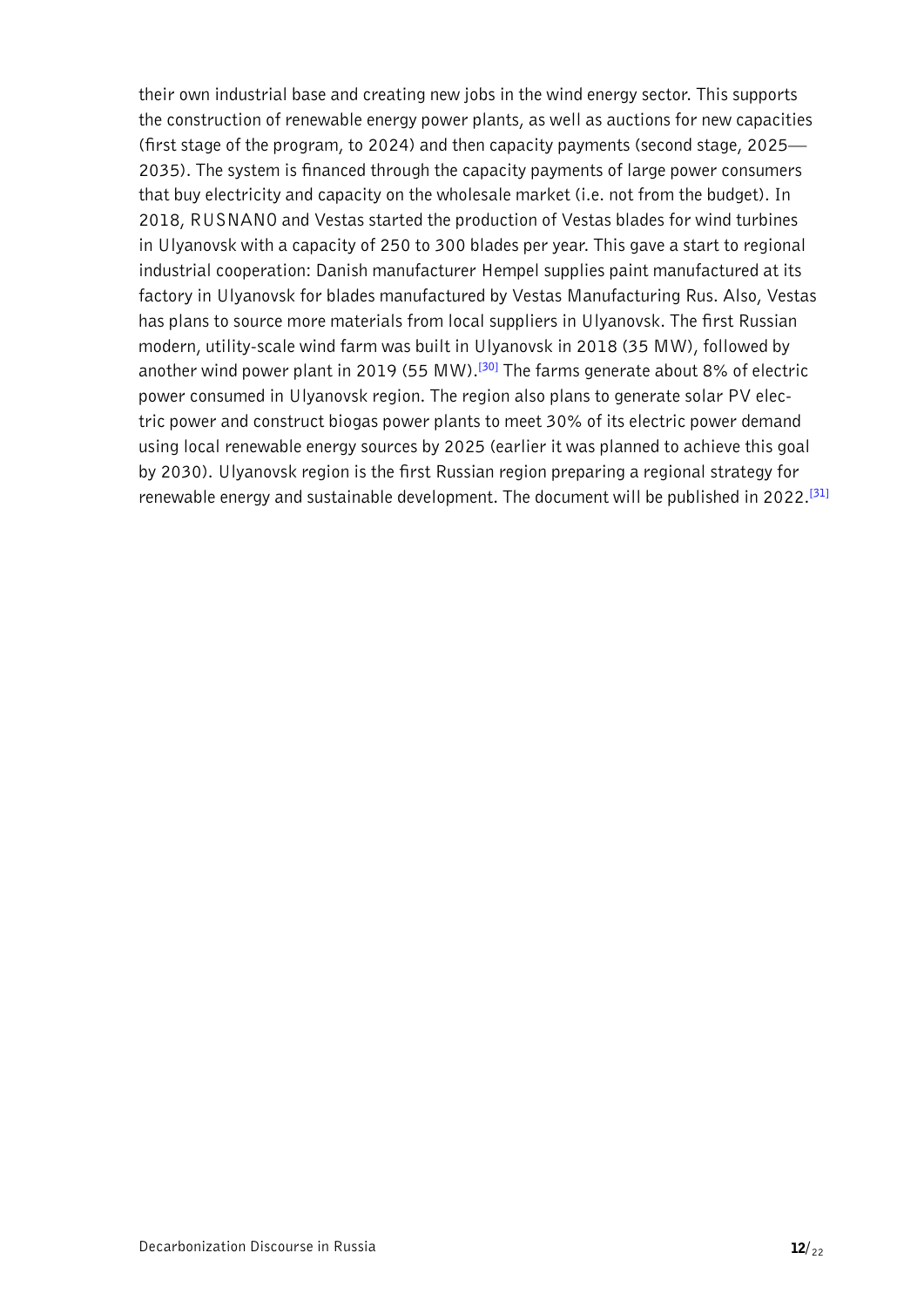# <span id="page-12-0"></span>No end to coal in sight

Russia has started to develop plans for economic diversification of coal mining regions, though at the moment they are largely unsustainable. In 2020, the programme «Clean Coal – Green Kuzbass» with 43 million euros of federal funding was approved by the Russian government.**[\[32\]](#page-19-0)** Unfortunately, the programme allows for an increase in coal production**[\[33\]](#page-19-0)** and is mainly focused on improving the efficiency of coal mining and processing, as well as reducing the negative environmental effect of coal mining in the region. In July 2021, plans for economic diversification for Kuzbass and Komi Republic were published by the Russian Ministry of Economic Development.**[\[34\]](#page-19-0)** Both plans envision the development of metal ores mining, other minerals mining, wood processing, agriculture, construction, etc. They allow new mining operations apart from coal mining and do not affect the plans to increase coal mining stated in the Energy Strategy 2035, and in the program of the coal industry development in Russia for the period up to 2035. These plans also do not provide for the rehabilitation of territories damaged by coal mining and do not take into account sustainability principles, such as sustainable sourcing of wood.

As for the business side of the decarbonization discourse in Russia, the greatest concern for Russian companies is the CBAM. This can change the structure of Russian exports to the EU by creating incentives for the production and export of low-carbon products and reducing exports of many carbon-intensive goods from Russia to the EU. The mechanism itself and the methodology for calculating the border carbon levy are still developing. A lot has to be done to establish carbon-emission accounting schemes as a precondition for access to markets. This will require action from Russian manufacturers to ensure their individual competitiveness.**[\[35\]](#page-19-0)** In this case, Russian companies will be motivated to introduce the latest technologies and digital solutions to control emissions. The proposed CBAM has a potential deduction for exporters who have paid a similar carbon price in their home country, which might be a stimulus to introduce a national system of carbon taxation in Russia.

If Russia develops and implements a national mechanism for regulating carbon-intensive industries, in which manufacturers pay carbon price similar to CBAM payments, CBAM will be reduced by this price, and Russia will be able to keep payments of its exporters within the country and invest them in green technologies. In September 2021, it became known that Russia had begun to develop its national carbon tax, analogous to the EU carbon tax. The development of the national mechanism will take one to one and a half years.**[\[36\]](#page-19-0)**

Goods currently affected by the mechanism include cement, electricity, fertilizers, iron, steel, and aluminum.**[\[37\]](#page-19-0)** For Russia, all of these industries are relevant, except for cement (its production volumes in Russia are significant, but the volume of exports to the EU is small). The decision to include petrochemicals and oil products in CBAM has not yet been made; it will play an important role for Russia, since the volume of exports of these products to the EU is large. According to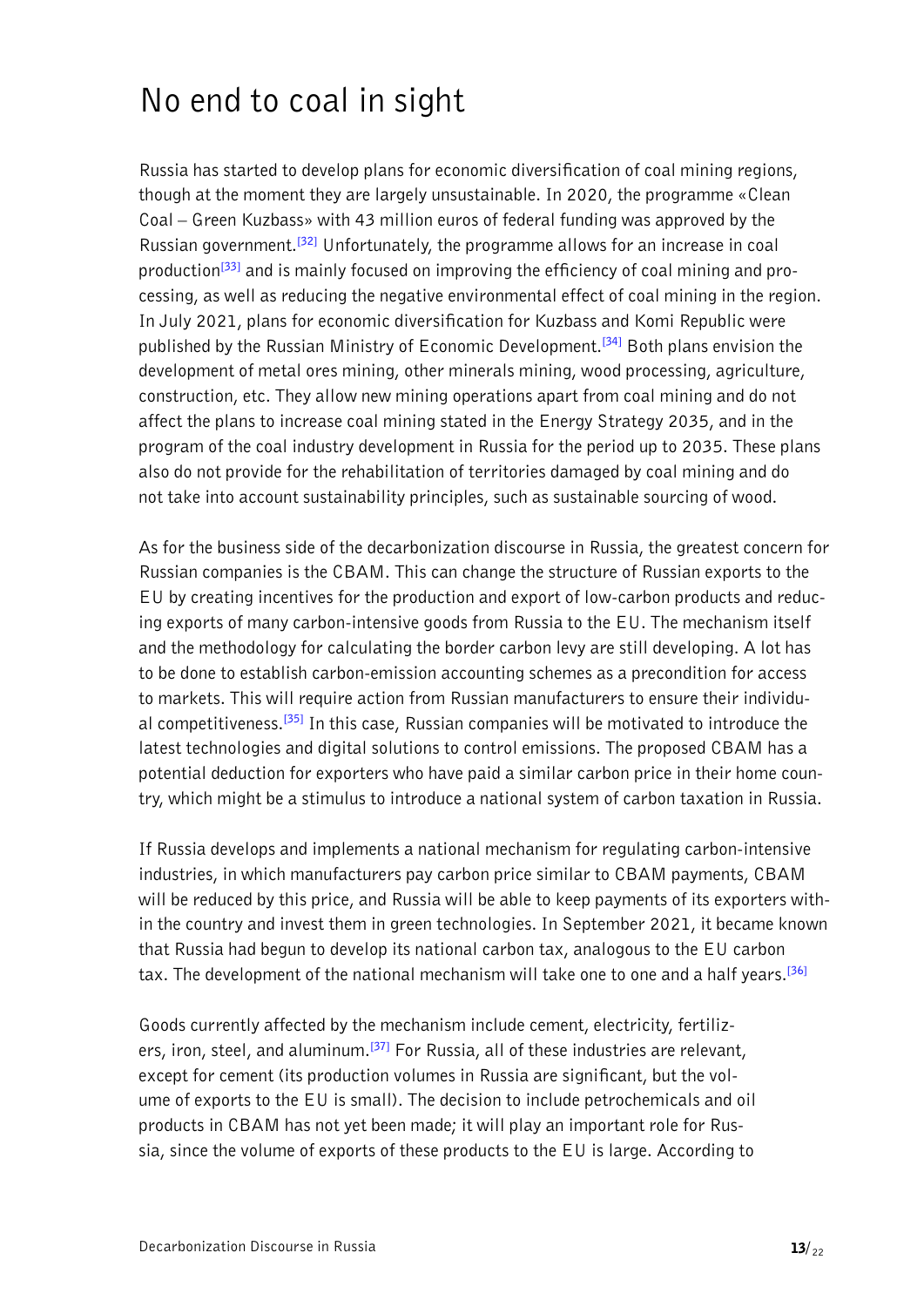<span id="page-13-0"></span>Boston Consulting Group estimates, the size of the border levy for Russia could range from \$1.8 to \$3.4 billion in 2026 and to \$3.5 to \$6.4 billion in 2030, if petrochemicals and oil products are not included in CBAM. If these sectors are included, the size of the levy for Russia could reach \$5.5 to \$11.7 billion in 2030.**[\[38\]](#page-19-0)**

Russian government and corporations tend to perceive CBAM as a protectionist measure to support European businesses.**[\[39\]](#page-19-0)** However, CBAM is not the only factor that makes Russian companies pay more attention to environment and climate. In the wake of the general global intensification of the sustainable development agenda, foreign investors and clients of Russian companies are increasingly demanding sustainable sourcing of raw materials and electricity. Russian companies will thus strive to maximize their profits by selling the largest possible volumes of carbon intensive products in the short run (as long as possible), and by dividing assets into carbon-intensive and low-carbon ones to sell their products in different markets in the longer run. The Russian aluminum producer UC Rusal and the Russian steel producer Evraz are already thinking about dividing assets into «clean» companies oriented at the EU and the U.S. and «dirty» companies concentrated on markets that have no ESG requirements.**[\[40\]](#page-19-0)** The overall outcome of this strategy would be a rise in greenhouse gas emissions.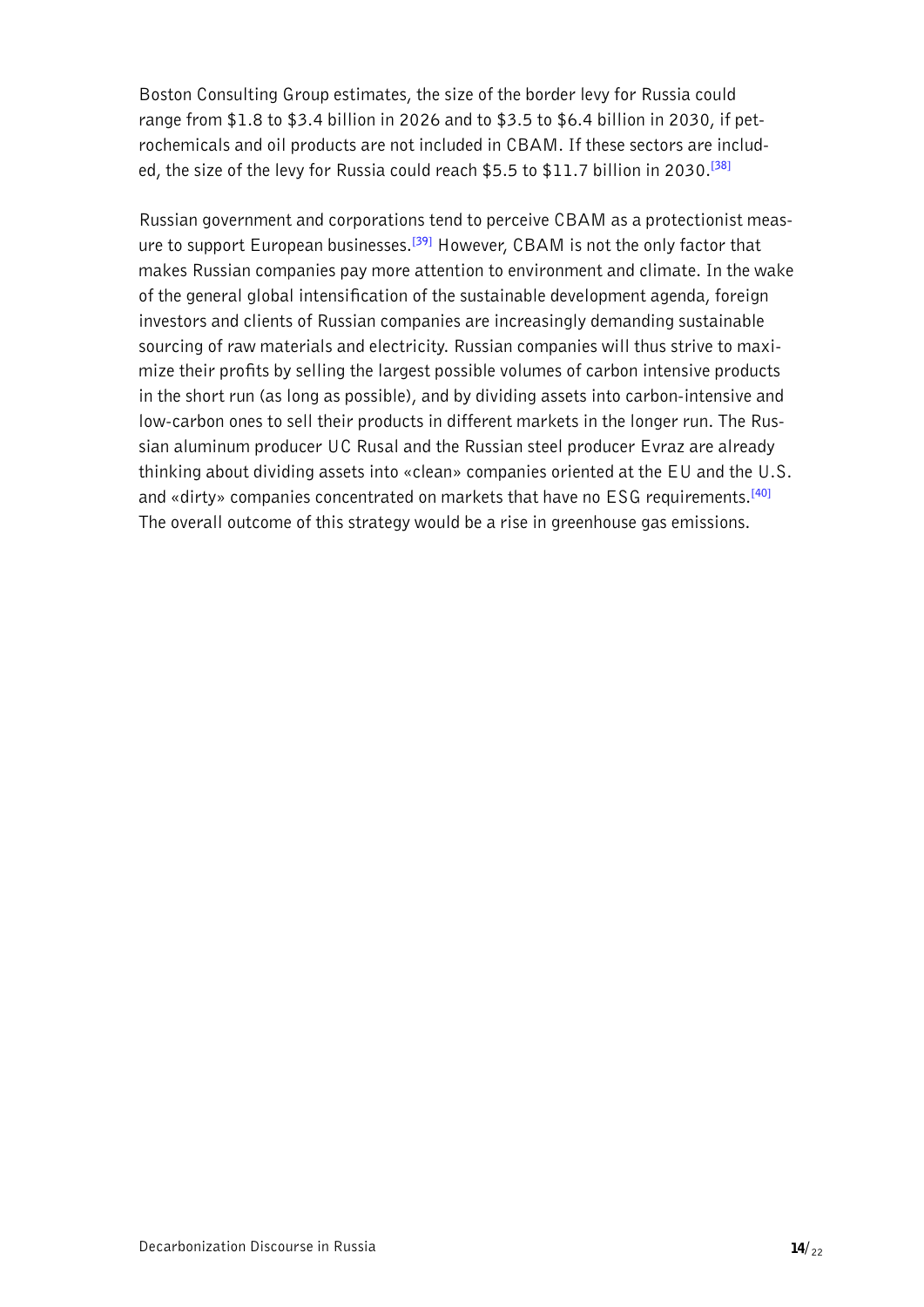#### <span id="page-14-0"></span>No pressure to decarbonize

There is a lack of domestic pressure in Russia to decarbonize: from Russian corporations, the academic sector, and civil society. University-based experts in Russia have thus far studied the decarbonization and energy transition issues insufficiently, though this cluster of topics does attract ever more academic attention. A number of laboratories in such Russian institutions and think tanks as the Higher School of Economics, RANEPA, SKOLK-OVO, and others are studying aspects of decarbonization. Individual researchers at other universities are publishing a growing number of papers and articles devoted to this issue.

Thus far, views of academic professionals on the decarbonization of Russia have been rather conservative and skeptical. Several recent papers**[\[41\]](#page-19-0)** conclude that an economically reasonable decarbonization strategy of the power sector should rely on nuclear plants and substitute outdated steam turbines with combined cycle gas turbines. This is the opposite of the European strategy that favors renewable energy. However, the authors do not provide the sources of costs for the Russian power plants and do not mention decommissioning and nuclear waste management costs, which are extremely high for nuclear power plants. Many authors consider natural gas as a low-carbon solution,**[\[42\]](#page-19-0)** or a strategic fuel of the fourth energy transition,**[\[43\]](#page-19-0)** though it is well known that its greenhouse gas emissions are at least half that of coal.**[\[44\]](#page-19-0)**

Thus far, to the knowledge of the author, not one Russian academic author has researched the possibility of a 100% renewable energy sector in Russia. But this has been investigated by foreign authors, such as Jacobson et al. (2017).**[\[45\]](#page-19-0)** They have developed 100% RES scenarios by 2050 for 139 countries of the world, including Russia. The low expectations of the Russian authors is influenced by the official agenda. For example, the optimistic scenario in one recent study**[\[46\]](#page-19-0)** predicts that by 2030 the wind energy sector in Russia can reach capacity of up to 10 GW. According to pessimistic scenarios of the same study, capacities can reach just up to 3.6 to 6.4 GW depending on the GDP decrease due to the COVID-19 crisis. In fact, the optimistic scenario predicts less than 5% of wind energy in the total capacity of the Russian power system and only about 2.5% in power generation.

However, some scholars acknowledge that though Russia is essentially refusing to accept global decarbonization, at a certain point it «will have to develop a longterm vision for both its domestic energy market development and its export strategy in order to adapt to the profound transformation of the global energy system.»**[\[47\]](#page-19-0)** Energy transition is also starting to attract attention in the educational sector. In 2021, the Moscow School of Management SKOLKOVO developed an educational program entitled «Energy Transition 4.0: Low-Carbon Development.»**[\[48\]](#page-20-0)** This is a leadership program for strategy, investment, and risk assessment experts.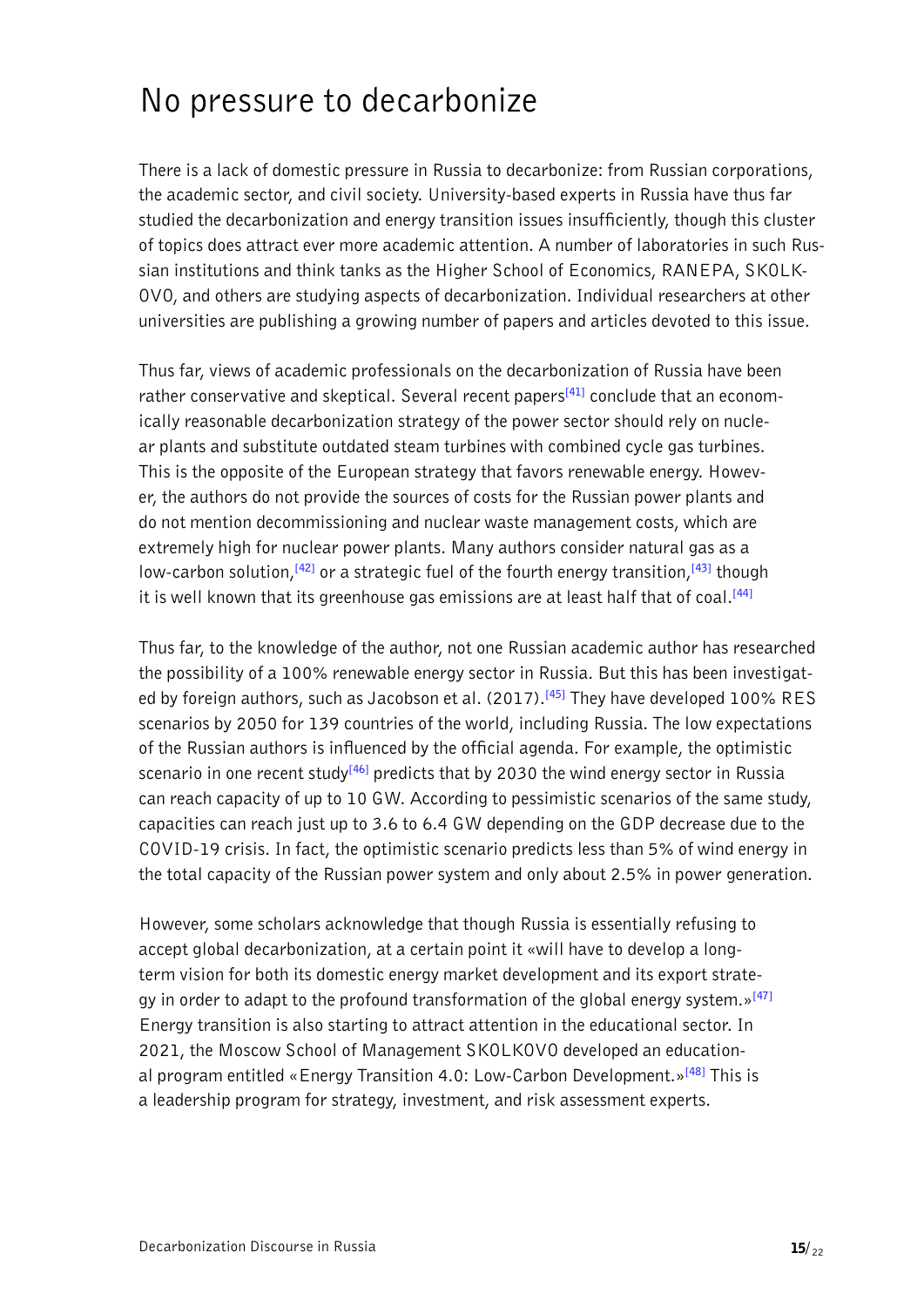# <span id="page-15-0"></span>Civil society is locked out

Russian civil society has been under pressure for a long time, and recently there's been a surge in repression. From 2013 to the present (October 2021), 254 individuals or legal entities received the status of foreign agent in Russia.**[\[49\]](#page-20-0)** The list of foreign agents includes non-profit organizations, the media, and journalists (individuals), among them many environmental organizations from Kaliningrad to Sakhalin, from Rostov to Murmansk.**[\[50\]](#page-20-0)** The state responded to the rise of civil and political activism in Russia with bans, tightening of legislation, and politically motivated criminal cases.**[\[51\]](#page-20-0)** Foreign NGOs are not welcome in Russia.

This situation significantly weakens the Russian NGO sector, making it smaller and less influential. It creates obstacles for non-profit organizations to participate in discussions about Russia's energy transition and deprives civil society of the opportunity to assist the government. At the same time, despite such difficult conditions, Russian civil society is not only aware of the goals of sustainable development and the energy transition process, but is also actively working on their implementation and trying to conduct an open dialogue with the state.**[\[52\]](#page-20-0)**

In general, the position of civil society on the decarbonization discourse can be formulated as follows. Russia needs to dramatically accelerate the development of renewable energy sources, gradually phasing out fossil fuels, primarily coal, pursuing a just energy transition in which no one is neglected, including coal miners and other communities relying on the extraction of fossil fuels. Nuclear energy is not an environmentally friendly solution. Other erroneous solutions, such as carbon capture, use, and storage (CCUS) technologies and hydrogen produced from fossil fuels or using nuclear energy, must also be ruled out since their development distracts investments from low-carbon or carbon-free sectors without sufficient benefits. The forest sector needs a comprehensive assessment, fire protection, and rehabilitation. Moreover, it should not be used as the main tool for reducing greenhouse gas emissions. Not all renewable energy technologies are equally environmentally friendly. For example, large hydropower plants with dams have too many negative consequences. Energy crops might compete with food crops for agricultural lands. Wood bioenergy use might lead to deforestation. These aspects should be regarded while planning and implementing energy transition policies.

In sum, Russian decarbonization discourse has significantly changed in 2021 and is currently at a crossroads. This change was due to the prospect of the CBAM and the fact that almost all major economies have pledged to become carbon neutral by the middle of the century, which will limit Russian opportunities to extract revenues from fossil fuels in the long run. Until 2021, renewable energy was considered unreliable and economically unpromising, and climate change did not arouse significant interest in Russia either at the corporate or at the state level. Just a year ago,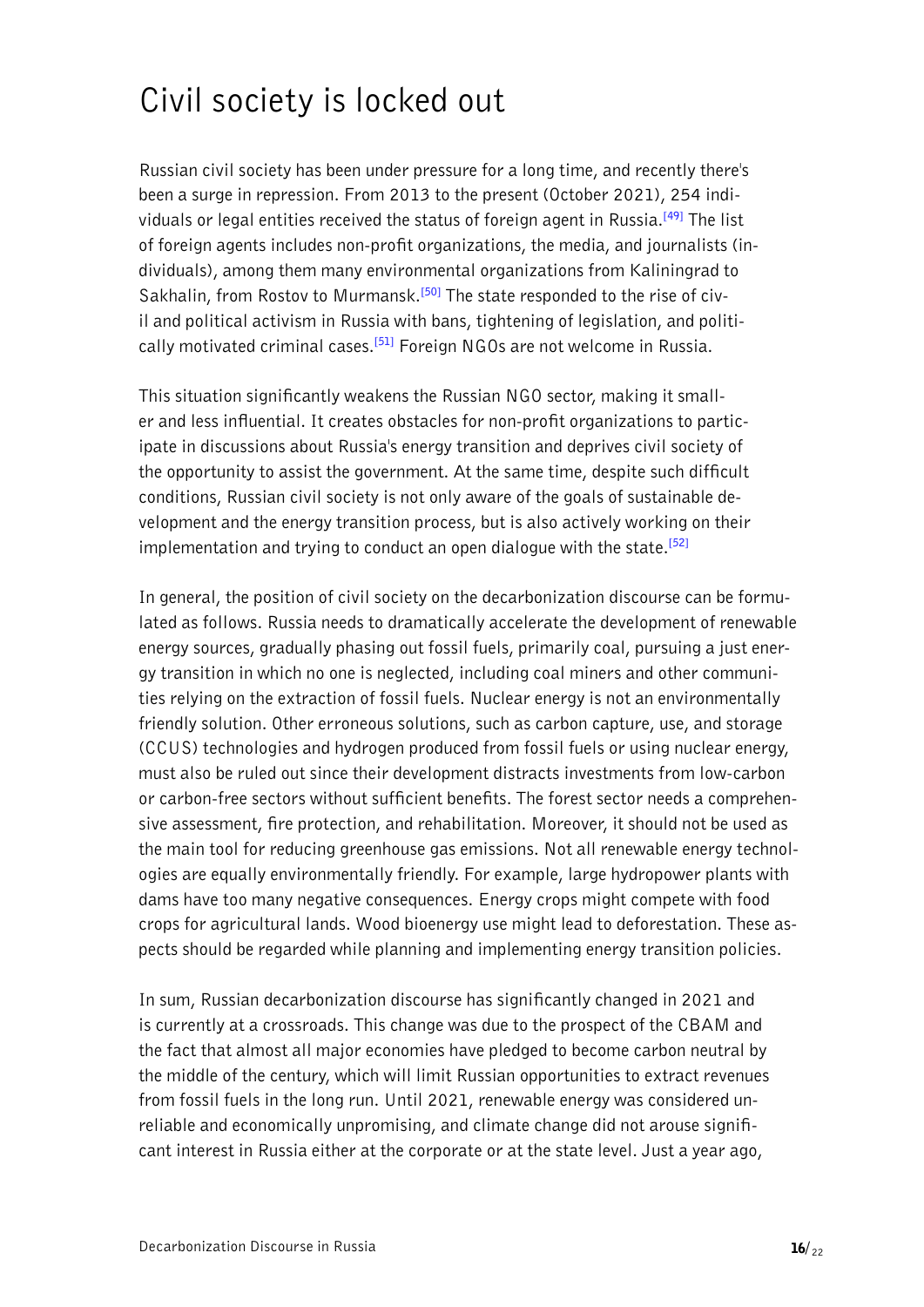it was impossible to imagine that Russia could set a date for the transition to carbon neutrality. But now it is clear that such a date can be considered as set: 2060.

Still, ambitious targets and deep decarbonization with a focus on renewable energy is very unlikely in Russia in the coming years. A more likely scenario is that Russia will achieve its carbon neutrality goal using large hydropower plants and nuclear energy, promoting natural gas as a low-carbon fossil fuel, and using the absorptive capacities of its forests. Companies with high levels of CO2 emissions might divide their assets into «dirty» companies working for markets without strong ESG policies and «clean» companies focused at EU and U.S. markets, which can result even in greater emissions. Renewable energy might attract more attention, especially regarding its growing competitiveness globally and in Russia, but mostly from the corporate sector that is pressed by foreign investors and clients to go renewable. As for fossil fuels, the overall strategy for the coming years will be to seek to extract and export as much natural gas, oil, and coal as possible before the demand begins to decline.

Some aspects of decarbonization remain practically untouched in the Russian discourse: for example, the abandonment of coal, either in terms of mining or combustion, as well as nuclear phaseout and ambitious goals for renewable energy. Other aspects, such as green hydrogen, have received very little attention. Hydrogen is perceived rather positively in both official and academic circles, but so far the emphasis has been mainly on hydrogen obtained from fossil fuels or using nuclear energy. The just transition of regions and monotowns that rely on natural gas, oil, and coal extraction is another fairly unaddressed topic.

These topics are all crucial to the decarbonization of the Russian economy and thus must find their way into the discourse as soon as possible.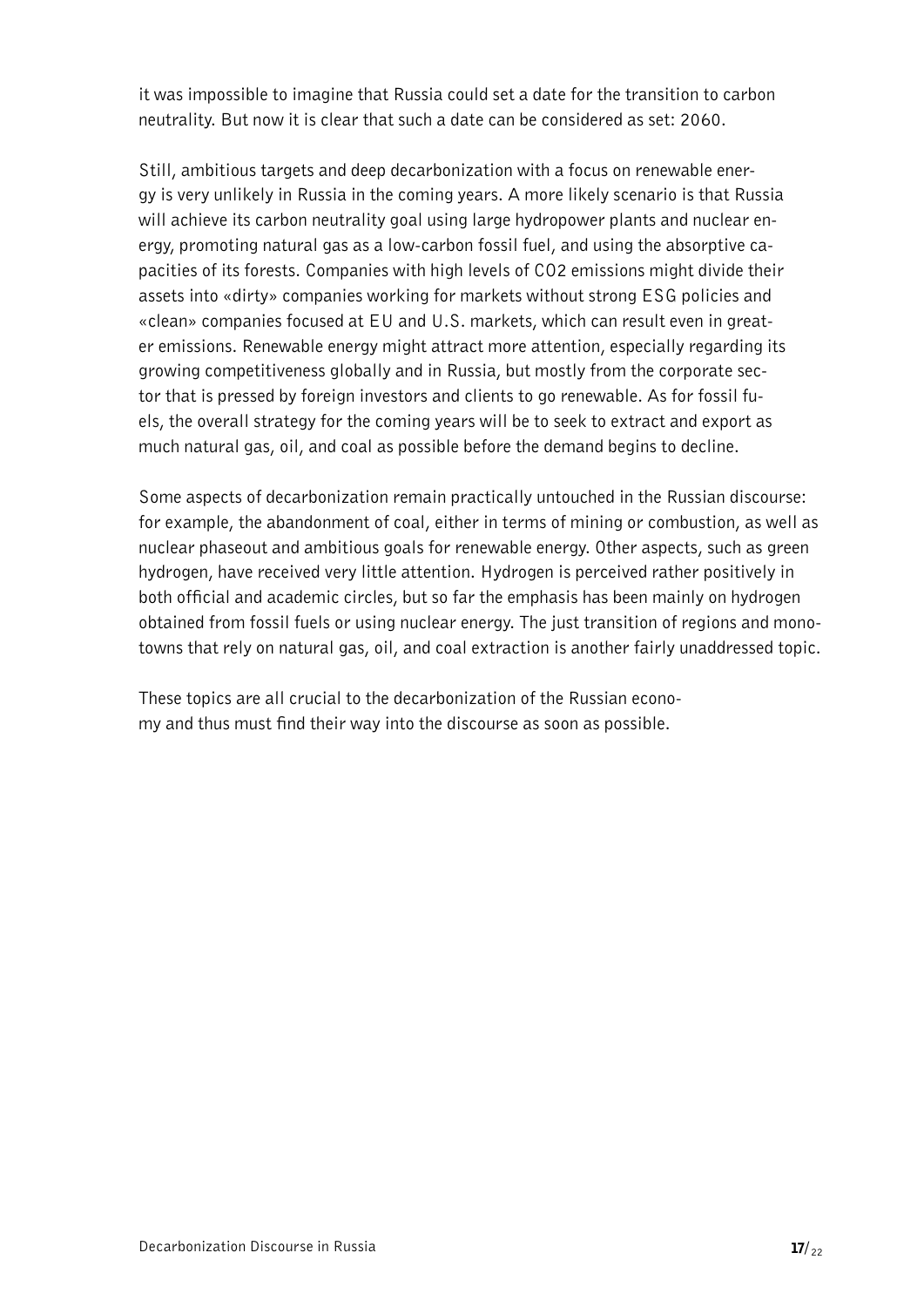#### <span id="page-17-0"></span>References

- [1](#page-4-0) Lenta (2021). Russia prepares to tell the world about plans to combat climate change. URL: *https:// lenta.ru/news/2021/10/07/russiaclimate/*.
- [2](#page-4-0) Kommersant (2021). Russia has been set a carbon neutrality date. URL: *https://www.kommersant.ru/ doc/5018693*.
- [3](#page-4-0) UNFCCC (2021). NDC Registry. URL: *https://www4.unfccc.int/sites/NDCStaging/Pages/All.aspx*.
- [4](#page-4-0) Rosstat (2021). National accounts. URL: *https://rosstat.gov.ru/accounts*.
- [5](#page-4-0) Ministry of Finance (2021). Brief information on the execution of the federal budget. URL: *http:// minfin.gov.ru/ru/statistics/fedbud/execute/?id\_65=80041-yezhegodnaya\_informatsiya\_ob\_ispolnenii\_federalnogo\_byudzhetadannye\_s\_1\_yanvarya\_2006\_g*.
- [6](#page-7-0) Ministry of economic development of Russia (2021). Maxim Reshetnikov: the implementation of the green agenda should not contradict the norms of free trade. URL: *https://economy.gov.ru/material/ news/maksim\_reshetnikov\_realizaciya\_zelenoy\_povestki\_ne\_dolzhna\_protivorechit\_normam\_svobodnoy\_torgovli.html*.
- [7](#page-7-0) Ministry of energy of Russia (2021). Pavel Snikkars: «We support the development of all low-carbon sources of electricity». URL: *https://minenergo.gov.ru/node/20920*.
- [8](#page-7-0) Ministry of energy of Russia (2021). Andrey Maksimov: «Carbon-free energy sources in 2020 comprised 40.8% in the structure of Russian electric power generation». URL: *https://minenergo.gov. ru/node/21547*.
- [9](#page-7-0) Ministry of energy of Russia (2021). Nikolay Shulginov: «It is necessary to tackle the issues of the emergence of new energy sources in the energy system». URL: *https://minenergo.gov.ru/node/20836*.
- [10](#page-7-0) Skolkovo (2021). Европейский механизм пограничной углеродной корректировки ключевые вопросы и влияние на Россию. URL: *https://energy.skolkovo.ru/downloads/documents/SEneC/ SKOLKOVO\_EneC\_RU\_CBAM.pdf?bulk\_email\_rid=10844&bpmtrackid=2&bpmreplica=0&contactId=513cf341-d4eb-4f20-a477-28680e6b2601&bulkEmailRecipientId=0e98a60a-2663-4665-aabd-bdd858a5dad2*.
- [11](#page-7-0) Vedomosti (2019). Putin compared abandoning nuclear power to returning to skins and caves. URL: *https://www.vedomosti.ru/business/news/2019/07/09/806189-pescheram*.
- [12](#page-8-0) Stolyarov G., Astakhova O. (2021). Putin calls for Russian greenhouse gas emissions to be lower than EU's // Reuters. URL: *https://www.reuters.com/business/environment/putin-says-russias-greenhousegas-emissions-should-be-lower-than-eus-2021-04-21/*.
- [13](#page-8-0) TASS (2021). Putin linked the scale of fires and floods in Russia to climate change. URL: *https://tass. ru/proisshestviya/12067093*.
- [14](#page-8-0) Interfax (2021). Putin: Russia must achieve carbon neutrality by 2060. URL: *https://www.interfax-russia.ru/main/putin-rf-dolzhna-dostich-uglerodnoy-neytralnosti-ekonomiki-k-2060-godu*.
- [15](#page-8-0) TASS (2021). Russia will increase the share of renewable energy sources tenfold. URL: *https://tass. ru/ekonomika/11787295*.
- [16](#page-8-0) Kommersant (2021). Novak: Russia will increase the share of low-carbon energy sources to 90% by 2035. URL: *https://www.kommersant.ru/doc/5005574*.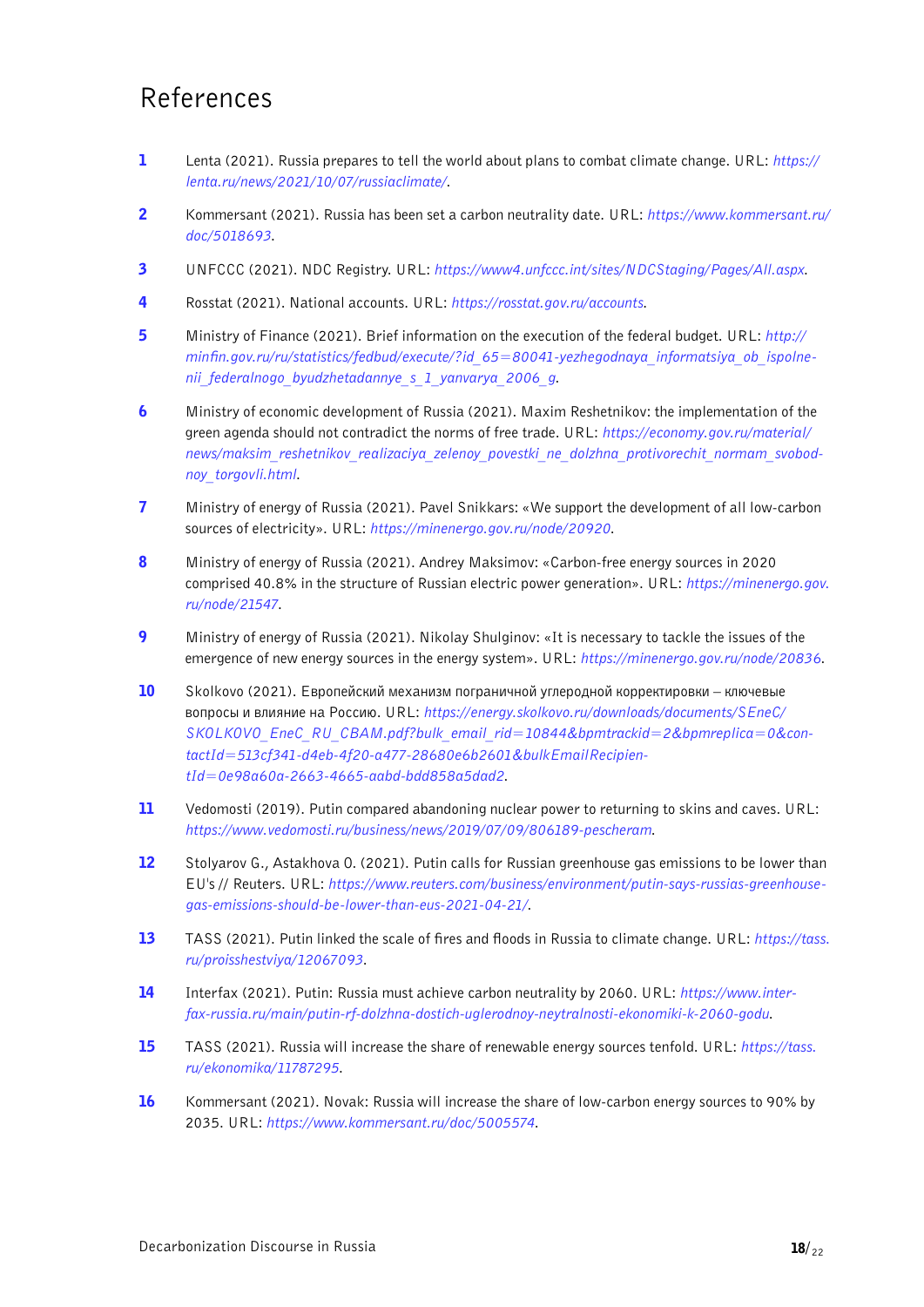- <span id="page-18-0"></span>[17](#page-8-0) Vedomosti (2021). Mishustin urged to prepare to reduce the use of oil and gas. URL: *https://www. vedomosti.ru/economics/news/2021/09/20/887464-mishustin-prizval-gotovitsya-k-sokrascheniyu-ispolzovaniya-nefti-i-gaza*.
- [18](#page-8-0) Ministry of economic development of Russia (2021). Maxim Reshetnikov: no one said that we must fight CO2 at any cost. URL: *https://www.economy.gov.ru/material/press/stati\_i\_intervyu/maksim\_reshetnikov\_nikto\_ne\_skazal\_chto\_nado\_borotsya\_s\_co2\_lyuboy\_cenoy.html*.
- [19](#page-8-0) TASS (2021). Russia should prepare for gradual reduction in use of oil, gas, coal Prime Minister. URL: *https://tass.com/politics/1340343*.
- [20](#page-9-0) RBC (2021). The authorities began preparing for a future with low demand for hydrocarbons. URL: *https://www.rbc.ru/economics/04/08/2021/610997ea9a79478e2cba172a*.
- [21](#page-9-0) Ministry of economic development of Russia (2021). EAEU countries began to develop common approaches to the climate agenda. URL: *https://www.economy.gov.ru/material/news/strany\_eaes\_ pristupili\_k\_vyrabotke\_edinyh\_podhodov\_k\_klimaticheskoy\_povestke.html*.
- [22](#page-10-0) Ministry of economic development of Russia (2021). Maxim Reshetnikov: Russia is interested in cooperation with Germany in the field of hydrogen energy. URL: *https://www.economy.gov.ru/ material/news/maksim\_reshetnikov\_rossiya\_zainteresovana\_v\_sotrudnichestve\_s\_germaniey\_v\_sfere\_ vodorodnoy\_energetiki.html*.
- [23](#page-10-0) Ministry of economic development of Russia (2021). Vladimir Ilyichev: Russia and France need to intensify cooperation on the «green» agenda. URL: *https://www.economy.gov.ru/material/news/ vladimir\_ilichev\_rossii\_i\_francii\_neobhodimo\_aktivizirovat\_sotrudnichestvo\_po\_zelenoy\_povestke. html*.
- [24](#page-10-0) Ministry of economic development of Russia (2021). Maxim Reshetnikov: no one said that we must fight CO2 at any cost. URL: *https://www.economy.gov.ru/material/press/stati\_i\_intervyu/maksim\_reshetnikov\_nikto\_ne\_skazal\_chto\_nado\_borotsya\_s\_co2\_lyuboy\_cenoy.html*.
- [25](#page-10-0) Vedomosti (2021). Mishustin urged to prepare to reduce the use of oil and gas. URL: *https://www. vedomosti.ru/economics/news/2021/09/20/887464-mishustin-prizval-gotovitsya-k-sokrascheniyu-ispolzovaniya-nefti-i-gaza*.
- [26](#page-10-0) Interfax (2020). Energy transition, far and near. Generalization. URL: *https://www.interfax.ru/ business/742336*.
- [27](#page-10-0) Vedomosti (2021). Three Regions Prepare to Launch Carbon Trading. URL: *https://www.vedomosti. ru/economics/articles/2021/03/31/864074-tri-regiona*.
- [28](#page-10-0) TASS (2021). Kaliningrad Oblast plans to achieve carbon neutrality by 2030. URL: *https://tass.ru/ ekologiya/12243665*.
- [29](#page-10-0) Interfax (2021). Putin proposed to expand the «Sakhalin experiment» to regulate CO2 emissions. URL: *https://www.interfax.ru/russia/788372*.
- [30](#page-11-0) Lanshina T. (2021). Russia's wind energy market: potential for new economy development. URL: *https://russia.fes.de/fileadmin/user\_upload/documents/SOET/210316-FESMOS-windenergy-en.pdf*.
- [31](#page-11-0) Governor and Government of the Ulyanovsk Region (2021). In 2022, a Strategy for the Development of Renewable Energy and Sustainable Development of the Ulyanovsk Region as a region with a low level of greenhouse gas emissions will be presented. URL: *https://ulgov.ru/news/index/permlink/ id/59124/*.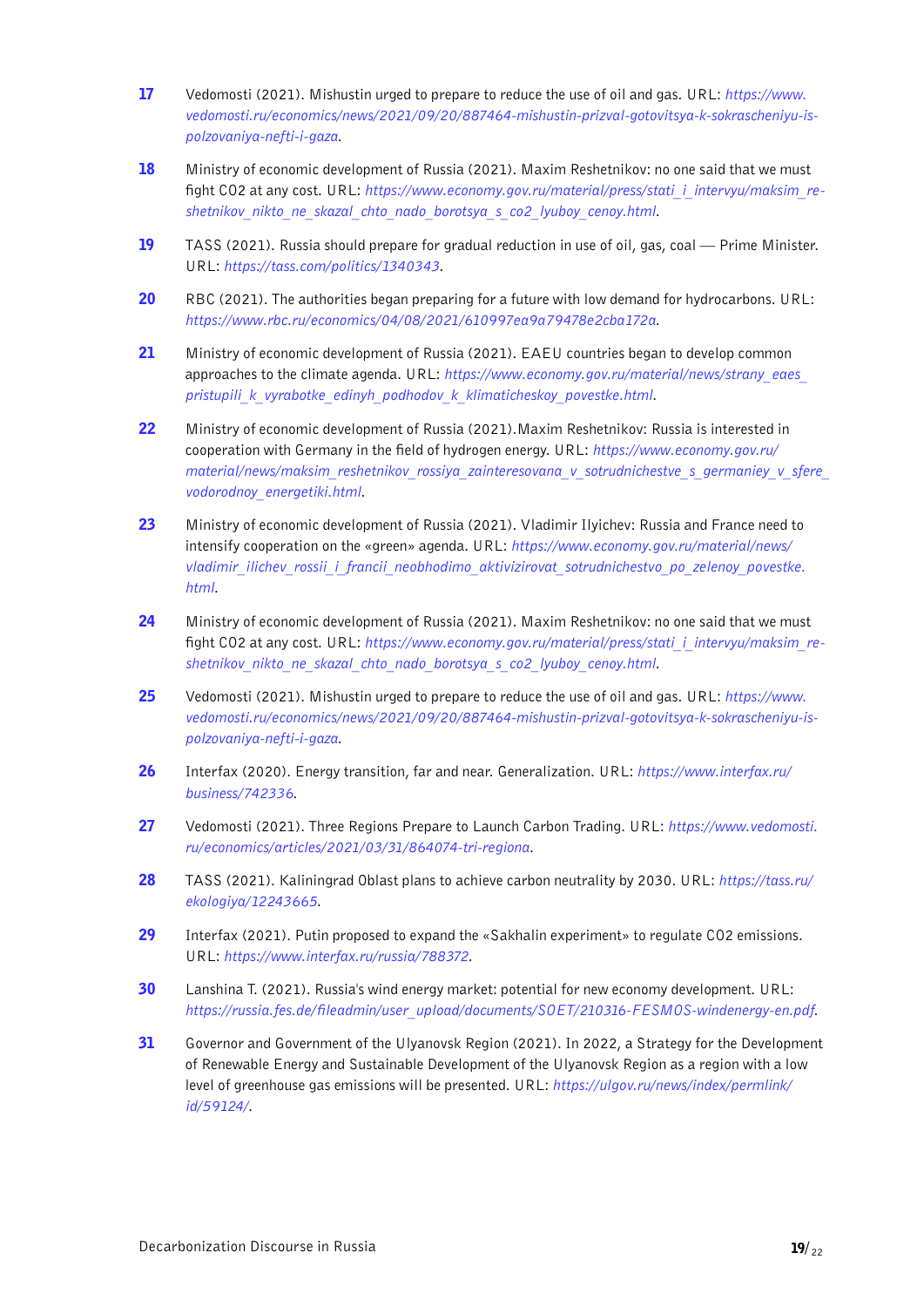- <span id="page-19-0"></span>[32](#page-12-0) Administration of the Government of Kuzbass (2020). More than a thousand jobs are planned to be created under the Clean Coal - Green Kuzbass program. URL: *https://ako.ru/news/detail/bolee-tysyachi-rabochikh-mest-planiruetsya-sozdat-po-programme-chistyy-ugol-zelenyy-kuzbass*.
- [33](#page-12-0) World-Class Research and Academic Centre «Kuzbass» «Kuzbass» (2021). Clean Coal Green Kuzbass. URL: *https://xn--42-bmce4b.xn--p1ai/kntp\_coal*.
- [34](#page-12-0) Ministry of economic development of the Russian Federation (2021). The Ministry of Economic Development approved the plans for economic diversification of the Kemerovo Region and the Komi Republic. URL: *https://www.economy.gov.ru/material/news/minekonomrazvitiya\_utverzhdeny\_plany\_diversifikacii\_ekonomiki\_kemerovskoy\_oblasti\_i\_respubliki\_komi.html*.
- [35](#page-12-0) BCG (2021). The new edition of CBAM may be softer for Russian exports. URL: *https://www.bcg. com/ru-ru/press/16august2021-new-revision-of-cbam-may-be-softer-for-russian-exports*.
- [36](#page-12-0) Vedomosti (2021). The government is preparing a Russian version of the EU carbon levy. URL: *https://www.vedomosti.ru/economics/articles/2021/09/22/887822-vlasti-uglerodnogo-naloga*.
- [37](#page-12-0) European Commission (2021). Proposal for a regulation of the European Parliament and of the Council establishing a carbon border adjustment mechanism. Brussels, 14.7.2021. URL: *https:// eur-lex.europa.eu/legal-content/en/TXT/?uri=CELEX%3A52021PC0564*.
- [38](#page-13-0) BCG (2021). Forecast of payments of CBAM for Russia. URL: *https://web-assets.bcg. com/40/1c/9c6ecb28418a8adc658c2d72b8a5/new-revision-of-cbam.pdf*.
- [39](#page-13-0) Bobylev P., Semeikin A. (2020). «Green» protectionism of Europe // Energeticheskaya Politika. URL: *https://energypolicy.ru/zelenyj-protekczionizm-evropy/energoperehod/2020/14/14/*.
- [40](#page-13-0) RBC (2021). UC Rusal spills for two. URL: *https://www.rbc.ru/newspaper/2021/05/20/60a3b6719a 7947d63af44697/*.
- [41](#page-14-0) Veselov F., Pankrushina T., Khorshev A. (2021). Comparative economic analysis of technological priorities for low-carbon transformation of electric power industry in Russia and the EU // Energy Policy. - V. 156, 112409. URL: *https://doi.org/10.1016/j.enpol.2021.112409*.
- [42](#page-14-0) Veselov F., Pankrushina T., Khorshev A. (2021). Comparative economic analysis of technological priorities for low-carbon transformation of electric power industry in Russia and the EU // Energy Policy. - V. 156, 112409. URL: *https://doi.org/10.1016/j.enpol.2021.112409*.
- [43](#page-14-0) Fedorova V., Mitryaikina A. (2021). The transformation of the LNG industry as part of the decarbonization of the global energy sector. URL: *https://www.imemo.ru/files/File/ru/events/2021/12052021/ MYITRIAIKINA.pdf*.
- [44](#page-14-0) IPCC (2018). Climate Change 2014. Mitigation of Climate Change. Working Group III Contribution to the Fifth Assessment Report of the Intergovernmental Panel on Climate Change. URL: *https:// www.ipcc.ch/site/assets/uploads/2018/02/ipcc\_wg3\_ar5\_full.pdf*.
- [45](#page-14-0) Jacobson M.Z., Delucchi M., Bauer Z.A.F., Wang J., Weiner E., Yachanin A.S. (2017). 100% Clean and Renewable Wind, Water, and Sunlight All-Sector Energy Roadmaps for 139 Countries of the World // Joule. – V. 1, pp. 109-121. URL: *https://web.stanford.edu/group/efmh/jacobson/Articles/I/ CountriesWWS.pdf*.
- [46](#page-14-0) Kudelin A., Kutcherov V. (2021). Wind ENERGY in Russia: The current state and development trends // Energy Strategy Reviews. – V. 34, 100627. URL: *https://doi.org/10.1016/j.esr.2021.100627*.
- **[47](#page-14-0)** Mitrova T., Melnikov Y. (2019). Energy transition in Russia // Energy Transitions V. 3, pp. 73-80. URL: *https://doi.org/10.1007/s41825-019-00016-8*.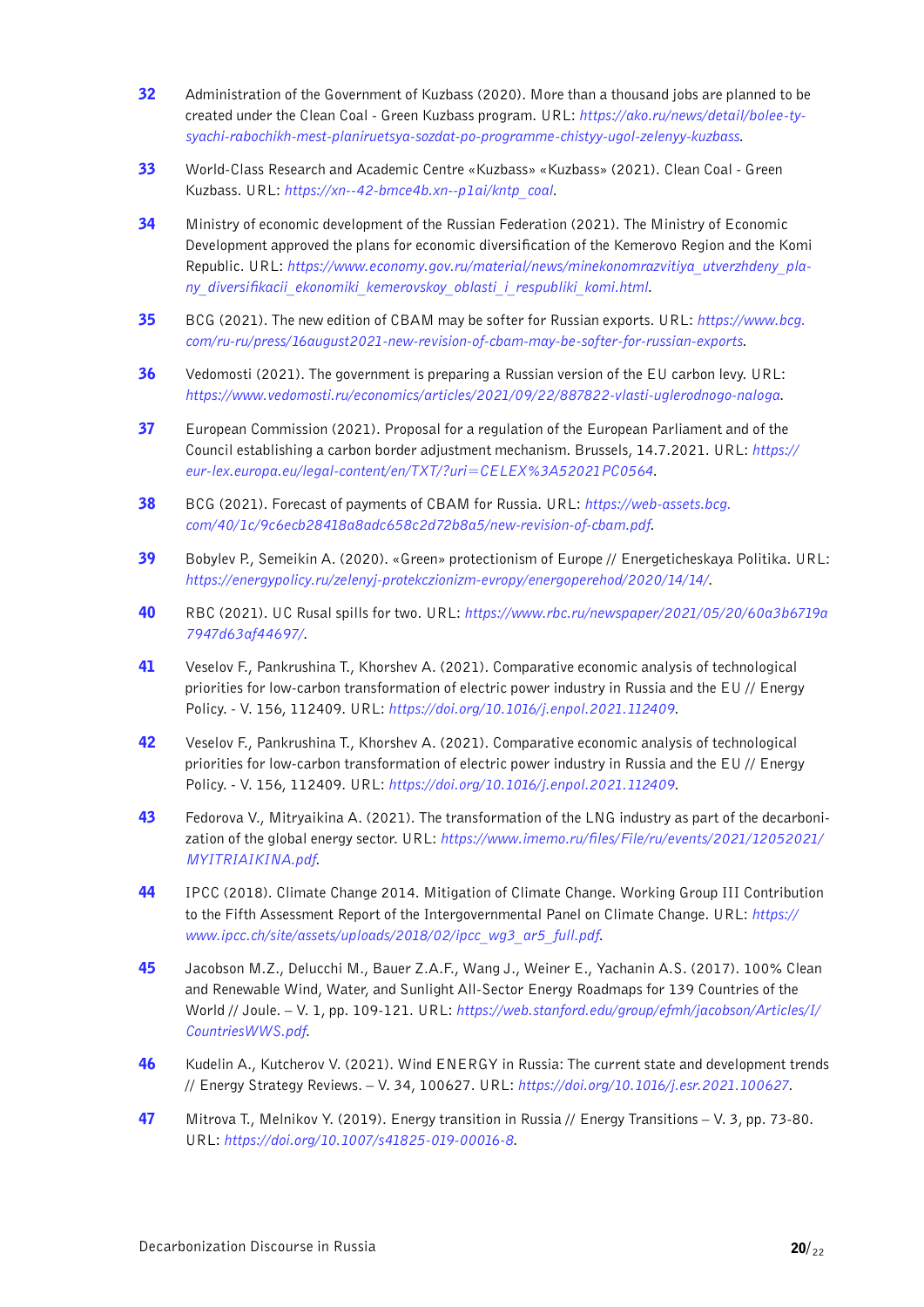- <span id="page-20-0"></span>[48](#page-14-0) Skolkovo (2021). Energy Transition 4.0: Low-Carbon Development. URL: *https://www.skolkovo.ru/ programmes/25012021-energoperehod-4-0/*.
- [49](#page-15-0) Colta (2021). Petition: We demand the abolition of the laws on «foreign agents». URL: *https://www. colta.ru/news/28274-petitsiya-my-trebuem-otmenit-zakon-ob-inoagentah*.
- [50](#page-15-0) Bellona (2016). The fate of environmental NGOs included in the register of «foreign agents». URL: *https://bellona.ru/2016/10/24/inagent/*.
- [51](#page-15-0) KURS (2020). 2020-2030: Decade of Action in Russia. Challenges and Solutions. URL: *http:// kurs2030.ru/en/report2020*.
- [52](#page-15-0) Ibid.